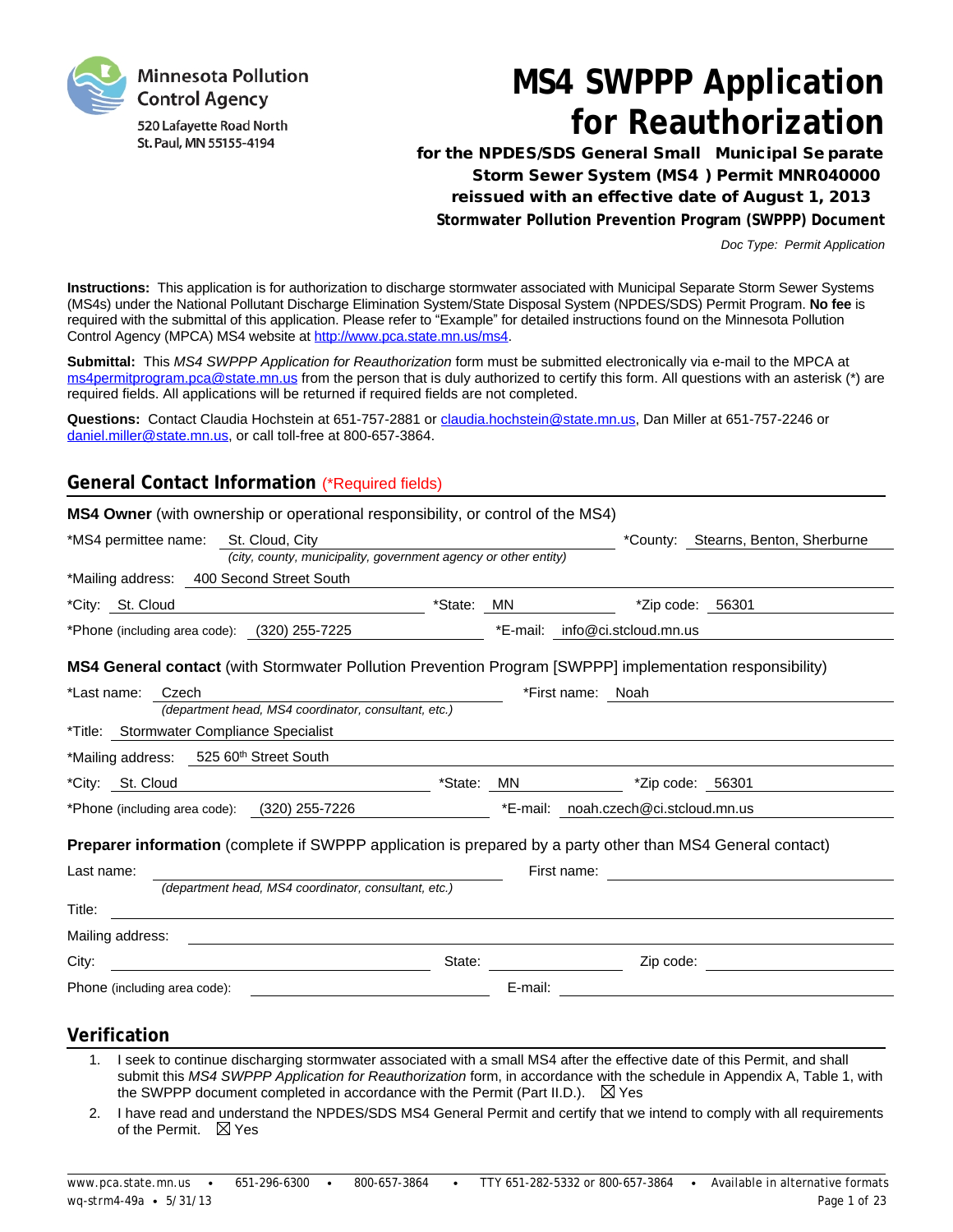## **Certification** (All fields are required)

 $\boxtimes$ Yes - *I certify under penalty of law that this document and all attachments were prepared under my direction or supervision in accordance with a system designed to assure that qualified personnel properly gathered and evaluated the information submitted.*

*I certify that based on my inquiry of the person, or persons, who manage the system, or those persons directly responsible for gathering the information, the information submitted is, to the best of my knowledge and belief, true, accurate, and complete.*

*I am aware that there are significant penalties for submitting false information, including the possibility of civil and criminal penalties.*

This certification is required by Minn. Stat. §§ 7001.0070 and 7001.0540. The authorized person with overall, MS4 legal responsibility must certify the application (principal executive officer or a ranking elected official).

By typing my name in the following box, I certify the above statements to be true and correct, to the best of my knowledge, and that this information can be used for the purpose of processing my application.

| Name: Patrick Shea                             |                                       |                 |  |
|------------------------------------------------|---------------------------------------|-----------------|--|
| (This document has been electronically signed) |                                       |                 |  |
| Title: Public Services Director                | Date (mm/dd/yyyy): $12/15/13$         |                 |  |
| Mailing address: 400 Second Street South       |                                       |                 |  |
| City: St. Cloud                                | State: MN                             | Zip code: 56301 |  |
| Phone (including area code): (320) 255-7225    | E-mail: patrick.shea@ci.stcloud.mn.us |                 |  |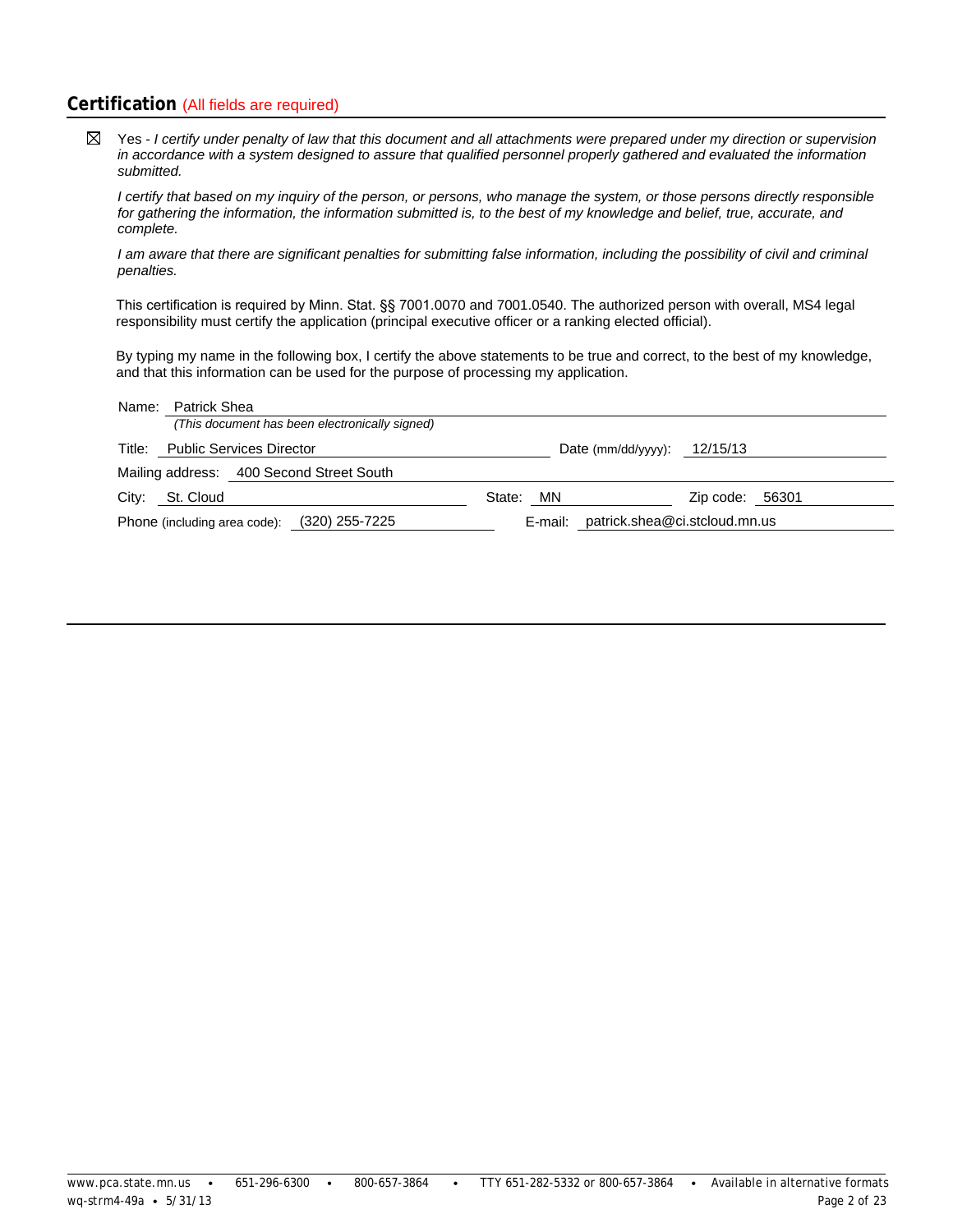# **Stormwater Pollution Prevention Program Document**

## **I. Partnerships: (Part II.D.1)**

A. List the **regulated small MS4(s)** with which you have established a partnership in order to satisfy one or more requirements of this Permit. Indicate which Minimum Control Measure (MCM) requirements or other program components that each partnership helps to accomplish (List all that apply). Check the box below if you currently have no established partnerships with other regulated MS4s. If you have more than five partnerships, hit the tab key after the last line to generate a new row.

 $\Box$  No partnerships with regulated small MS4s

| Name and description of partnership                                               | <b>MCM/Other permit requirements involved</b> |
|-----------------------------------------------------------------------------------|-----------------------------------------------|
| Central Minnesota Water Education Alliance (CMWEA)                                |                                               |
| The partnership is to help meet education requirements (see<br>below description) | MCM 1                                         |
|                                                                                   |                                               |

B. If you have additional information that you would like to communicate about your partnerships with other regulated small MS4(s), provide it in the space below, or include an attachment to the SWPPP Document, with the following file naming convention: *MS4NameHere\_Partnerships.*

*Central Minnesota Water Education Alliance (CMWEA) is a coalition of central Minnesota MS4's and other organizations*  that provide educational outreach to promote water quality stewardship. The mission of CMWEA is to develop and *implement educational programs that encourage individuals in Central Minnesota to protect water resources by increasing their knowledge and making simple behavior changes. By working in concert, the members of CMWEA are able to provide a consistent water quality education message.*

*MS4 permitted CMWEA members include the Cities of St. Cloud, Sartell, Sauk Rapids, Waite Park, St. Joseph; Stearns County; St. Joseph Township, Le Sauk Township; St. Cloud State University; and MNDOT. Other members include the Cities of Cold Spring, Melrose, Rockville, Paynesville and Richmond; Stearns County Soil and Water Conservation District; Sauk River Watershed District; and the Sauk River Chain of Lakes Association.*

*CMWEA members are required to sign a membership agreement which includes membership dues and a member participation requirement. Both are used to ensure maximum benefit to each member and the public. CMWEA is dedicated to assisting members to meet education requirements through a variety of tools and resources. Members have access to all of CMWEA's past and current education material to use beyond CMWEA's programs and to*  specifically target additional local education needs. CMWEA members annually evaluate the education program to *ensure the needs of each member are met and to meet associated permit requirements. www.mnwaterconnection.com*

# **II. Description of Regulatory Mechanisms: (Part II.D.2)**

#### **Illicit discharges**

- Do you have a regulatory mechanism(s) that effectively prohibits non-stormwater discharges into your small MS4, except those non-stormwater discharges authorized under the Permit (Part III.D.3.b.)?  $\boxtimes$  Yes  $\Box$  No
	- 1. If **yes:**
		- a. Check which *type* of regulatory mechanism(s) your organization has (check all that apply):

| $\boxtimes$ Ordinance                | l Contrac |
|--------------------------------------|-----------|
| $\Box$ Policy/Standards              | Permits   |
| $\Box$ Rules                         |           |
| $\Box$ $\Delta t$ is a second inter- |           |

ct language

Other, explain:

b. Provide either a direct link to the mechanism selected above or attach it as an electronic document to this form; or if your regulatory mechanism is either an Ordinance or a Rule, you may provide a citation:

Citation:

*Ordinance Sections 365:00, 365:10, 365:30 and 365:50*

Direct link:

*http://www.ci.stcloud.mn.us/DocumentCenter/Home/View/374*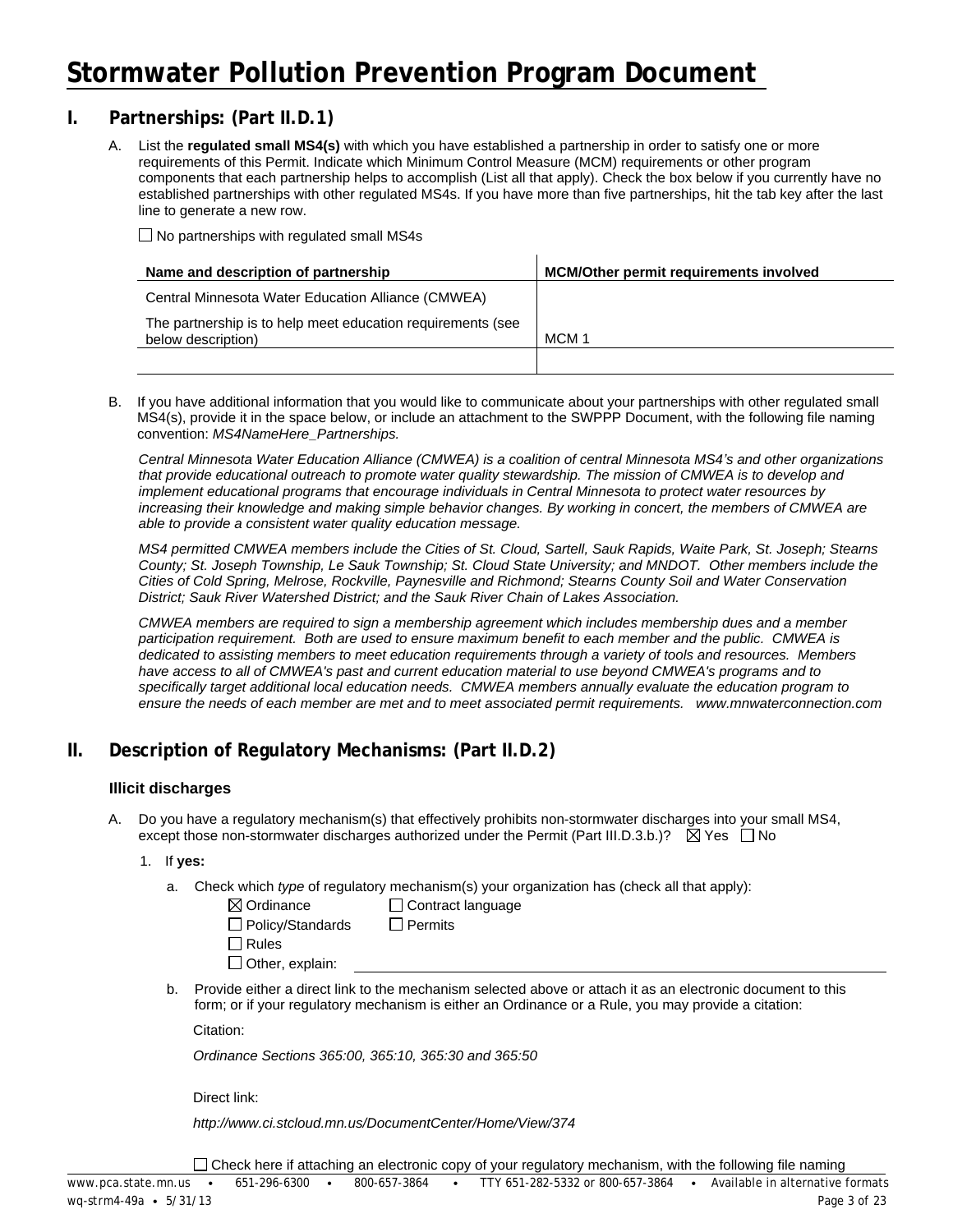#### convention: *MS4NameHere\_IDDEreg.*

2. If **no:**

Describe the tasks and corresponding schedules that will be taken to assure that, within 12 months of the date permit coverage is extended, this permit requirement is met:

#### **Construction site stormwater runoff control**

- A. Do you have a regulatory mechanism(s) that establishes requirements for erosion and sediment controls and waste controls?  $\boxtimes$  Yes  $\Box$  No
	- 1. If **yes:**
		- a. Check which *type* of regulatory mechanism(s) your organization has (check all that apply):

| $\boxtimes$ Ordinance   | $\boxtimes$ Contract language |
|-------------------------|-------------------------------|
| $\Box$ Policy/Standards | $\bowtie$ Permits             |
| $\square$ Rules         |                               |
| $\Box$ Other, explain:  |                               |

b. Provide either a direct link to the mechanism selected above or attach it as an electronic document to this form; or if your regulatory mechanism is either an Ordinance or a Rule, you may provide a citation:

Citation:

*Ordinance Sections 365:00, 365:10, 365:40 and 365:50*

Direct link:

*http://www.ci.stcloud.mn.us/DocumentCenter/Home/View/374*

 $\Box$  Check here if attaching an electronic copy of your regulatory mechanism, with the following file naming convention: *MS4NameHere\_CSWreg.*

B. Is your regulatory mechanism at least as stringent as the MPCA general permit to Discharge Stormwater Associated with Construction Activity (as of the effective date of the MS4 Permit)?  $\Box$  Yes  $\Box$  No

If you answered **yes** to the above question, proceed to C.

If you answered **no** to either of the above permit requirements listed in A. or B., describe the tasks and corresponding schedules that will be taken to assure that, within 12 months of the date permit coverage is extended, these permit requirements are met:

C. Answer **yes** or **no** to indicate whether your regulatory mechanism(s) requires owners and operators of construction activity to develop site plans that incorporate the following erosion and sediment controls and waste controls as described in the Permit (Part III.D.4.a.(1)-(8)), and as listed below:

|    | Best Management Practices (BMPs) to minimize erosion.                                                                                                                | $\boxtimes$ Yes $\Box$ No |  |
|----|----------------------------------------------------------------------------------------------------------------------------------------------------------------------|---------------------------|--|
| 2. | BMPs to minimize the discharge of sediment and other pollutants.                                                                                                     | $\boxtimes$ Yes $\Box$ No |  |
| 3. | BMPs for dewatering activities.                                                                                                                                      | $\Box$ Yes $\boxtimes$ No |  |
|    | 4. Site inspections and records of rainfall events                                                                                                                   | $\Box$ Yes $\boxtimes$ No |  |
| 5. | <b>BMP</b> maintenance                                                                                                                                               | ⊠ Yes □No                 |  |
| 6. | Management of solid and hazardous wastes on each project site.                                                                                                       | $\Box$ Yes $\boxtimes$ No |  |
|    | Final stabilization upon the completion of construction activity, including the use of perennial<br>vegetative cover on all exposed soils or other equivalent means. | $\boxtimes$ Yes $\Box$ No |  |
| 8. | Criteria for the use of temporary sediment basins.                                                                                                                   | ⊠ Yes ∣∣No                |  |
|    |                                                                                                                                                                      |                           |  |

If you answered **no** to any of the above permit requirements, describe the tasks and corresponding schedules that will be taken to assure that, within 12 months of the date permit coverage is extended, these permit requirements are met:

*The erosion and sediment control section of the ordinance will be updated to include language related to C.3., C.4.,*  and C.6. pertaining to sites the City regulates that are more stringent than the MPCA's general permit to Discharge *Stormwater Associated with Construction Activity. This will be completed within 12 months of the date permit coverage is extended.*

#### **Post-construction stormwater management**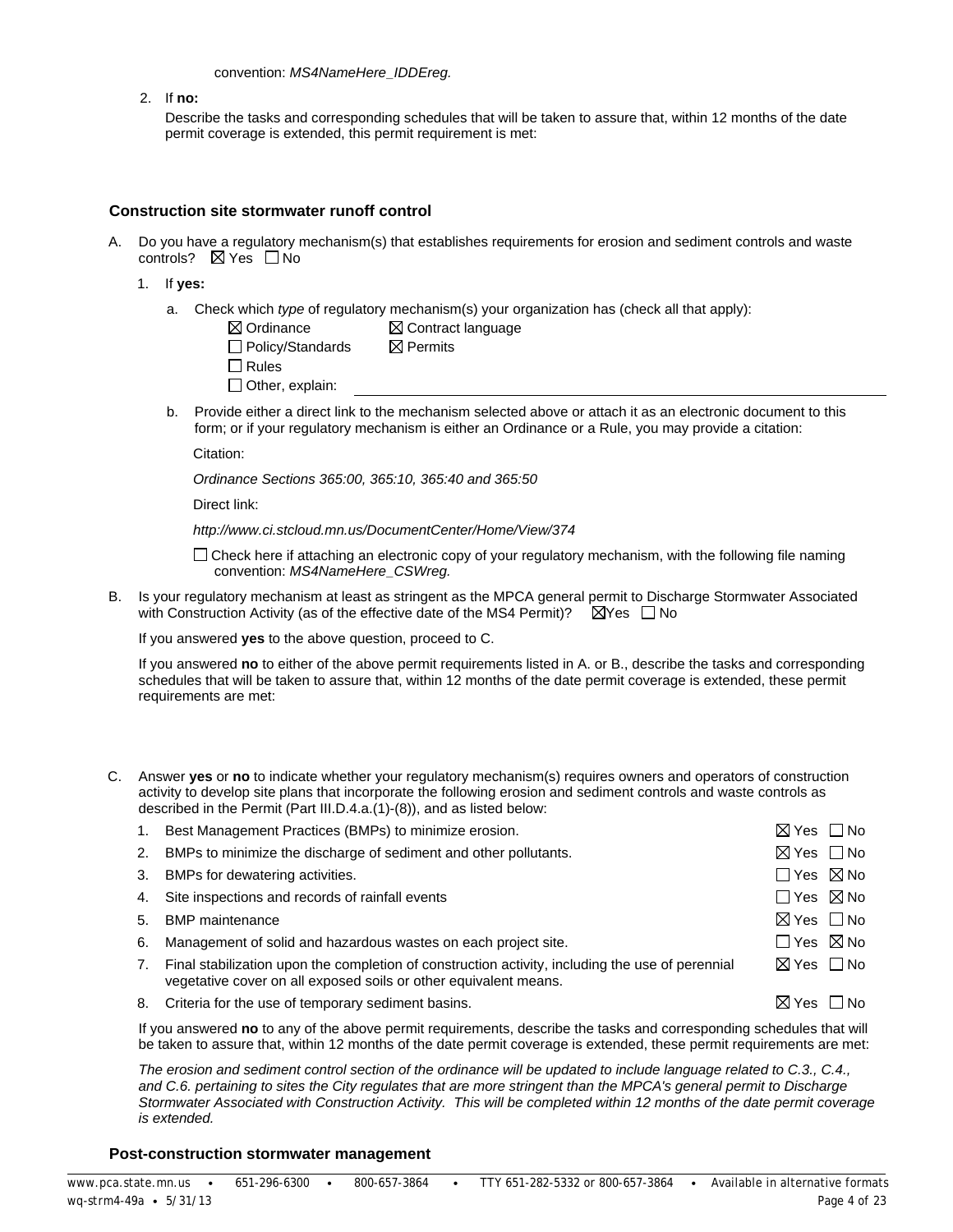- A. Do you have a regulatory mechanism(s) to address post-construction stormwater management activities?  $\boxtimes$  Yes  $\Box$  No
	- 1. If **yes:**
		- a. Check which *type* of regulatory mechanism(s) your organization has (check all that apply):

| Ordinance                    | $\Box$ Contract language |
|------------------------------|--------------------------|
| $\boxtimes$ Policy/Standards | l Permits                |
| l Rules                      |                          |
| $\Box$ Other, explain:       |                          |
|                              |                          |

b. Provide either a direct link to the mechanism selected above or attach it as an electronic document to this form; or if your regulatory mechanism is either an Ordinance or a Rule, you may provide a citation:

Citation:

*Land Development Code: Article 19.12*

Direct link:

*http://www.ci.stcloud.mn.us/DocumentCenter/View/4084*

 $\Box$  Check here if attaching an electronic copy of your regulatory mechanism, with the following file naming convention: *MS4NameHere\_PostCSWreg.*

- B. Answer **yes** or **no** below to indicate whether you have a regulatory mechanism(s) in place that meets the following requirements as described in the Permit (Part III.D.5.a.):
	- 1. **Site plan review:** Requirements that owners and/or operators of construction activity submit site plans with post-construction stormwater management BMPs to the permittee for review and approval, prior to start of construction activity.  $\boxtimes$  Yes  $\Box$  No

| Conditions for post construction stormwater management: Requires the use of any                 |
|-------------------------------------------------------------------------------------------------|
| combination of BMPs, with highest preference given to Green Infrastructure techniques and       |
| practices (e.g., infiltration, evapotranspiration, reuse/harvesting, conservation design, urban |
| forestry, green roofs, etc.), necessary to meet the following conditions on the site of a       |
| construction activity to the Maximum Extent Practicable (MEP):                                  |

| a. For new development projects - no net increase from pre-project conditions (on an annual | ∏Yes ⊠No |  |
|---------------------------------------------------------------------------------------------|----------|--|
| average basis) of:                                                                          |          |  |

| 1) Stormwater discharge volume, unless precluded by the stormwater management |
|-------------------------------------------------------------------------------|
| limitations in the Permit (Part III.D.5. $a(3)(a)$ ).                         |

- 2) Stormwater discharges of Total Suspended Solids (TSS).
- 3) Stormwater discharges of Total Phosphorus (TP).
- b. For redevelopment projects a net reduction from pre-project conditions (on an annual average basis) of:  $\boxtimes$  Yes  $\Box$  No
	- 1) Stormwater discharge volume, unless precluded by the stormwater management limitations in the Permit (Part III.D.5.a(3)(a)).
	- 2) Stormwater discharges of TSS.
	- 3) Stormwater discharges of TP.

#### 3. **Stormwater management limitations and exceptions:**

- a. Limitations
	- 1) Prohibit the use of infiltration techniques to achieve the conditions for post-construction stormwater management in the Permit (Part III.D.5.a(2)) when the infiltration structural stormwater BMP will receive discharges from, or be constructed in areas:  $\Box$  Yes  $\boxtimes$  No
		- a) Where industrial facilities are not authorized to infiltrate industrial stormwater under an NPDES/SDS Industrial Stormwater Permit issued by the MPCA.
		- b) Where vehicle fueling and maintenance occur.
		- c) With less than three (3) feet of separation distance from the bottom of the infiltration system to the elevation of the seasonally saturated soils or the top of bedrock.
		- d) Where high levels of contaminants in soil or groundwater will be mobilized by the infiltrating stormwater.
	- 2) Restrict the use of infiltration techniques to achieve the conditions for post-construction stormwater management in the Permit (Part III.D.5.a(2)), without higher engineering review, sufficient to provide a functioning treatment system and prevent adverse □ Yes 冈 No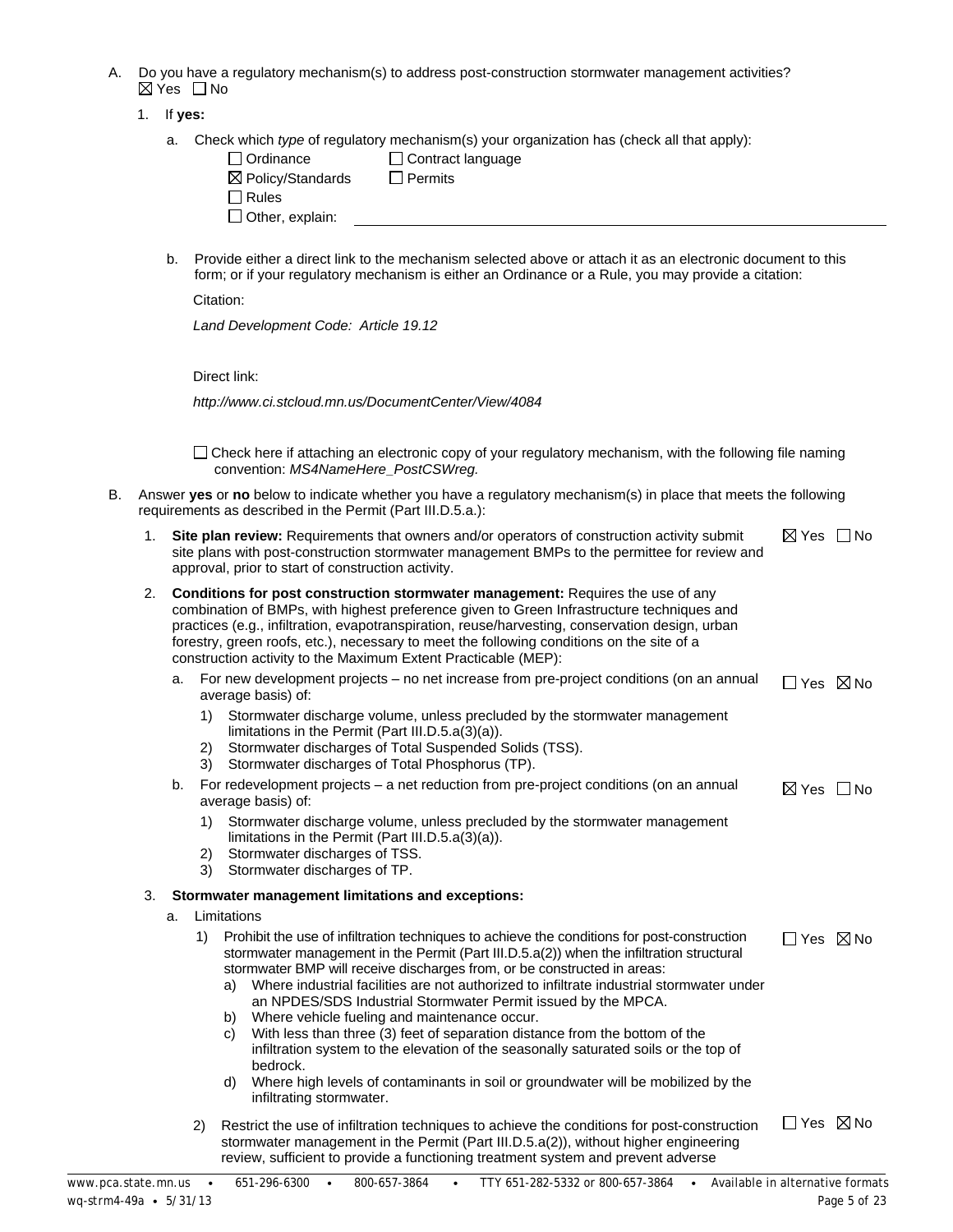|    |    |    | impacts to groundwater, when the infiltration device will be constructed in areas:<br>With predominately Hydrologic Soil Group D (clay) soils.<br>a)<br>Within 1,000 feet up-gradient, or 100 feet down-gradient of active karst features.<br>b)<br>Within a Drinking Water Supply Management Area (DWSMA) as defined in Minn.<br>C)<br>R. 4720.5100, subp. 13.<br>Where soil infiltration rates are more than 8.3 inches per hour.<br>d)                                                                                                                                                                                                                                                                                                         |                           |  |
|----|----|----|---------------------------------------------------------------------------------------------------------------------------------------------------------------------------------------------------------------------------------------------------------------------------------------------------------------------------------------------------------------------------------------------------------------------------------------------------------------------------------------------------------------------------------------------------------------------------------------------------------------------------------------------------------------------------------------------------------------------------------------------------|---------------------------|--|
|    |    | 3) | For linear projects where the lack of right-of-way precludes the installation of volume<br>control practices that meet the conditions for post-construction stormwater management<br>in the Permit (Part III.D.5.a(2)), the permittee's regulatory mechanism(s) may allow<br>exceptions as described in the Permit (Part III.D.5.a(3)(b)). The permittee's regulatory<br>mechanism(s) shall ensure that a reasonable attempt be made to obtain right-of-way<br>during the project planning process.                                                                                                                                                                                                                                               | $\Box$ Yes $\boxtimes$ No |  |
| 4. |    |    | Mitigation provisions: The permittee's regulatory mechanism(s) shall ensure that any<br>stormwater discharges of TSS and/or TP not addressed on the site of the original construction<br>activity are addressed through mitigation and, at a minimum, shall ensure the following<br>requirements are met:                                                                                                                                                                                                                                                                                                                                                                                                                                         |                           |  |
|    | a. |    | Mitigation project areas are selected in the following order of preference:                                                                                                                                                                                                                                                                                                                                                                                                                                                                                                                                                                                                                                                                       | □ Yes ⊠ No                |  |
|    |    |    | 1) Locations that yield benefits to the same receiving water that receives runoff from the<br>original construction activity.                                                                                                                                                                                                                                                                                                                                                                                                                                                                                                                                                                                                                     |                           |  |
|    |    | 2) | Locations within the same Minnesota Department of Natural Resource (DNR) catchment<br>area as the original construction activity.                                                                                                                                                                                                                                                                                                                                                                                                                                                                                                                                                                                                                 |                           |  |
|    |    | 3) | Locations in the next adjacent DNR catchment area up stream                                                                                                                                                                                                                                                                                                                                                                                                                                                                                                                                                                                                                                                                                       |                           |  |
|    |    | 4) | Locations anywhere within the permittee's jurisdiction.                                                                                                                                                                                                                                                                                                                                                                                                                                                                                                                                                                                                                                                                                           |                           |  |
|    | b. |    | Mitigation projects must involve the creation of new structural stormwater BMPs or the retrofi<br>of existing structural stormwater BMPs, or the use of a properly designed regional structural<br>stormwater BMP.                                                                                                                                                                                                                                                                                                                                                                                                                                                                                                                                | $\Box$ Yes $\boxtimes$ No |  |
|    | c. |    | Routine maintenance of structural stormwater BMPs already required by this permit cannot<br>be used to meet mitigation requirements of this part.                                                                                                                                                                                                                                                                                                                                                                                                                                                                                                                                                                                                 | $\Box$ Yes $\boxtimes$ No |  |
|    | d. |    | Mitigation projects shall be completed within 24 months after the start of the original<br>construction activity.                                                                                                                                                                                                                                                                                                                                                                                                                                                                                                                                                                                                                                 | $\Box$ Yes $\boxtimes$ No |  |
|    | е. |    | The permittee shall determine, and document, who will be responsible for long-term<br>maintenance on all mitigation projects of this part.                                                                                                                                                                                                                                                                                                                                                                                                                                                                                                                                                                                                        | $\Box$ Yes $\boxtimes$ No |  |
|    | f. |    | If the permittee receives payment from the owner and/or operator of a construction activity<br>for mitigation purposes in lieu of the owner or operator of that construction activity meeting<br>the conditions for post-construction stormwater management in Part III.D.5.a(2), the<br>permittee shall apply any such payment received to a public stormwater project, and all<br>projects must be in compliance with Part III.D.5.a(4)(a)-(e).                                                                                                                                                                                                                                                                                                 | $\Box$ Yes $\boxtimes$ No |  |
| 5. |    |    | Long-term maintenance of structural stormwater BMPs: The permittee's regulatory<br>mechanism(s) shall provide for the establishment of legal mechanisms between the permittee<br>and owners or operators responsible for the long-term maintenance of structural stormwater<br>BMPs not owned or operated by the permittee, that have been implemented to meet the<br>conditions for post-construction stormwater management in the Permit (Part III.D.5.a(2)). This<br>only includes structural stormwater BMPs constructed after the effective date of this permit and<br>that are directly connected to the permittee's MS4, and that are in the permittee's jurisdiction.<br>The legal mechanism shall include provisions that, at a minimum: |                           |  |
|    | a. |    | Allow the permittee to conduct inspections of structural stormwater BMPs not owned or<br>operated by the permittee, perform necessary maintenance, and assess costs for those<br>structural stormwater BMPs when the permittee determines that the owner and/or operator of<br>that structural stormwater BMP has not conducted maintenance.                                                                                                                                                                                                                                                                                                                                                                                                      | $\Box$ Yes $\boxtimes$ No |  |
|    | b. |    | Include conditions that are designed to preserve the permittee's right to ensure maintenance<br>responsibility, for structural stormwater BMPs not owned or operated by the permittee, when<br>those responsibilities are legally transferred to another party.                                                                                                                                                                                                                                                                                                                                                                                                                                                                                   | $\Box$ Yes $\boxtimes$ No |  |
|    | c. |    | Include conditions that are designed to protect/preserve structural stormwater BMPs and<br>site features that are implemented to comply with the Permit (Part III.D.5.a(2)). If site<br>configurations or structural stormwater BMPs change, causing decreased structural<br>stormwater BMP effectiveness, new or improved structural stormwater BMPs must be<br>implemented to ensure the conditions for post-construction stormwater management in the<br>Permit (Part III.D.5.a(2)) continue to be met.                                                                                                                                                                                                                                        | $\Box$ Yes $\boxtimes$ No |  |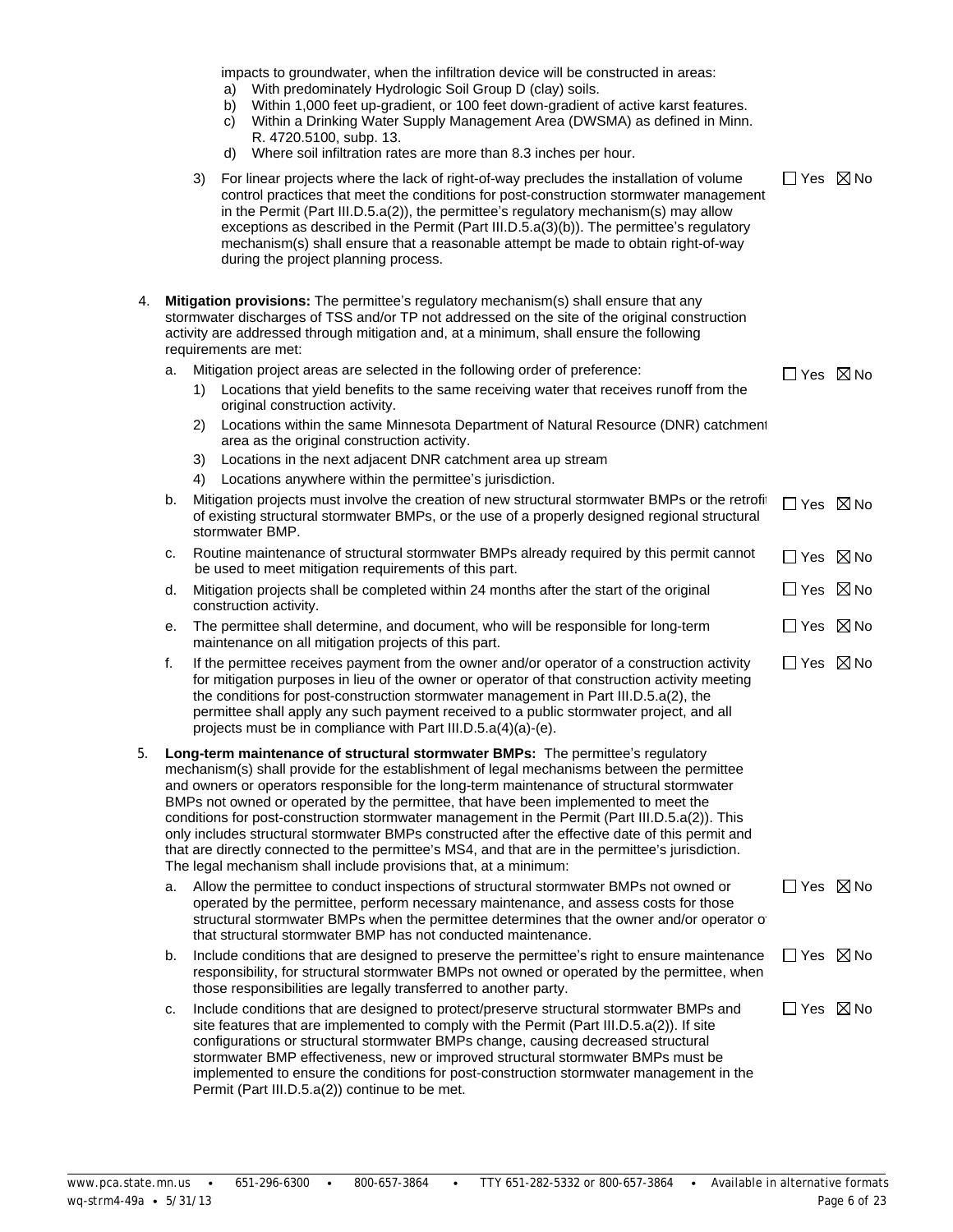If you answered **no** to any of the above permit requirements, describe the tasks and corresponding schedules that will be taken to assure that, within twelve (12) months of the date permit coverage is extended, these permit requirements are met:

*B.2.a.: The current volume reduction standard in the Land Development Code for new development projects will be amended to meet the permit requirements for volume, TSS and TP. The City Engineer will be the lead with assistance from the Public Utilities Department, Planning Department and other Engineering staff. New Code language must go through the Planning Commission and City Council approval processes. The process will be completed within 12 months of the date permit coverage is extended.*

*B.3.a.1: The City's Land Development Code has a permanent stormwater design checklist. Applicable checklist items are required to be met for projects installing permanent stormwater treatment practices. The checklist does not include the following: a) Areas which industrial facilities are not authorized to infiltrate industrial stormwater under an NPDES/SDS Industrial Stormwater Permit issued by the MPCA and d) Areas which high levels of contaminants in soil or groundwater will be mobilized by infiltrating stormwater. The Land Development Code/Checklist will be amended to include these items within 12 months of the date permit coverage is extended.*

*B.3.a.2: The City's Land Development Code has a permanent stormwater design checklist. Applicable checklist items are required to be met for projects installing permanent stormwater treatment practices. The checklist does not include: b) Within 1,000 feet up-gradient, or 100 feet down-gradient of active karst features, c) Within a Drinking Water Supply Management Area (DWSMA) as defined in Minn.R.4720.5100, subp. 13, and d) areas which soil infiltration rates are more than 8.3 inches per hour. The Land Development Code/Checklist will be amended to include these items within 12 months of the date permit coverage is extended.*

*B.3.a.3: The City's Land Development Code will be amended to include the exceptions for linear projects as detailed in the Permit (Part III.D.5.a(3)(b)). This will occur within 12 months of the date permit coverage is extended. B.4.: The City's Land Development Code does not contain language related to mitigation provisions. The Land Development Code will be amended to include mitigation provisions as required by the MS4 Permit. This will occur within 12 months of the date permit coverage is extended.*

*B.5: The City's Land Development Code language related to long-term maintenance of BMPs does not meet the requirements of the MS4 permit. The Land Development Code and/or Stormwater System Use Code Ordinance will be amended to include a legal mechanism for the long-term maintenance of BMP's and the specific MS4 permit requirements. This will occur within 12 months of the date permit coverage is extended.*

# **III. Enforcement Response Procedures (ERPs): (Part II.D.3)**

A. Do you have existing ERPs that satisfy the requirements of the Permit (Part III.B.)?  $\square$  Yes  $\boxtimes$  No

- 1. If **yes**, attach them to this form as an electronic document, with the following file naming convention: *MS4NameHere\_ERPs.*
- 2. If **no**, describe the tasks and corresponding schedules that will be taken to assure that, with twelve (12) months of the date permit coverage is extended, these permit requirements are met:

*Portions of ERPs are scattered within ordinance language, tracking tools, inspection reports, illicit discharge program and internal processes that are not specifically written. Within 6 months of the date permit coverage is extended, Public Utilities staff will review existing information and compare it to the requirements in the MS4 permit.*

*The City of St. Cloud's wastewater pretreatment program has an MPCA approved ERP in place that will be used as a model for creating formal ERPs meeting the requirements of this permit. Within 12 months of the date permit coverage is extended, written ERP's will be finalized to enforce and require compliance with the Regulatory Mechanisms required by this permit.*

B. Describe your ERPs:

*Ordinance/Code Language:*

 *-Violations and enforcement section related to illicit discharge violations and construction site non-compliance.*

 *-Language includes right of entry, stormwater service suspension, stop work orders, permit revocation, abatement, show cause hearing process, administrative fines, criminal penalties and recovery of costs.*

#### *Inspection Reports:*

 *-The City uses various tracking documentation tools, inspection reports and violation letters depending on what is being inspected and why. Procedures for using these tools are not formally written.*

#### *Illicit Discharge Program:*

 *-A program document exists that describes the roles of different departments and program goals. This document can be used a guide when writing the ERPs.*

# **IV. Storm Sewer System Map and Inventory: (Part II.D.4.)**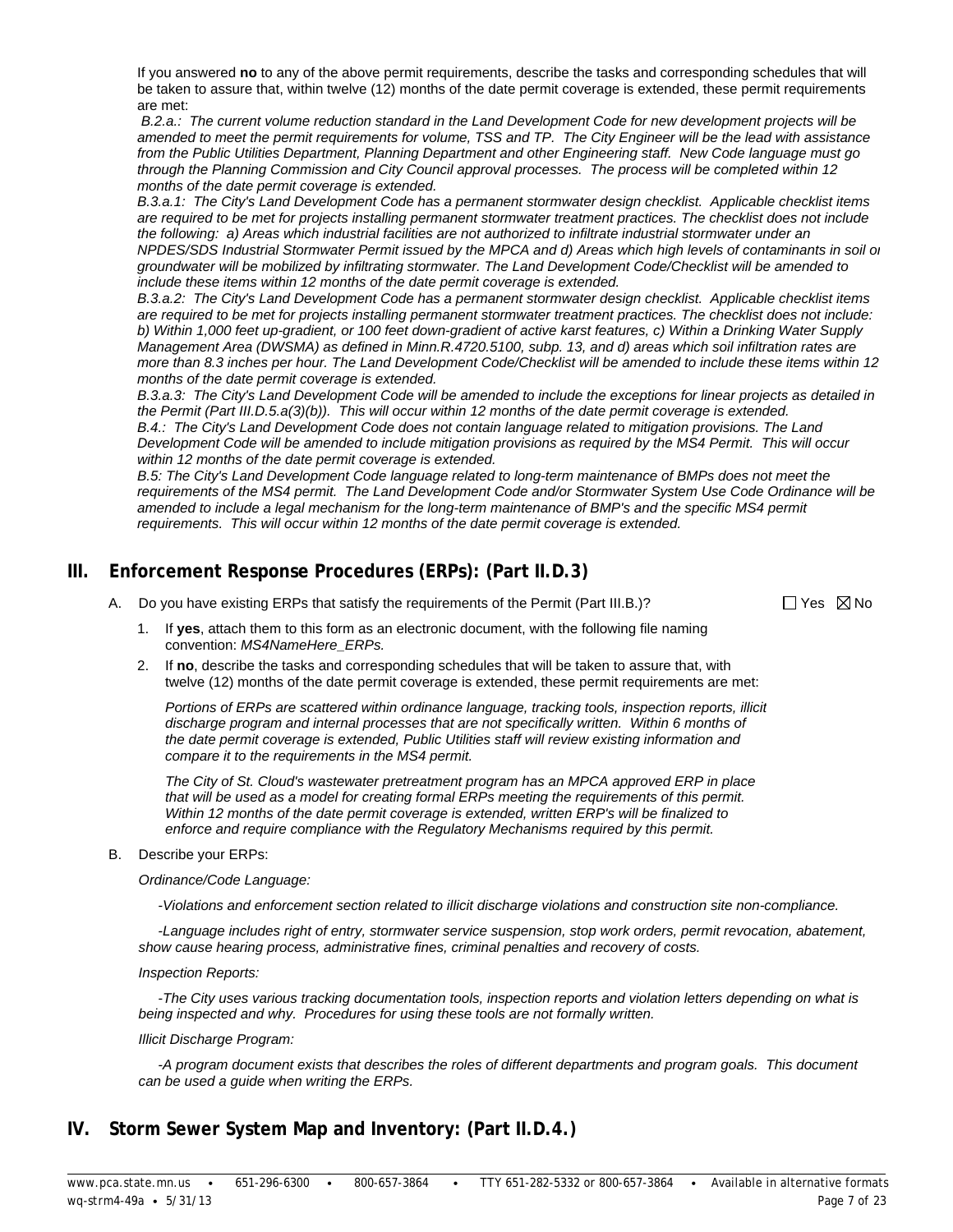A. Describe how you manage your storm sewer system map and inventory:

*The stormwater system map and inventory is managed using GIS. City project as-built information is entered into the GIS system by City staff and/or a consultant. Management, oversight and QA/QC of the GIS system are performed by a consultant. Attributes and system features are continuously reviewed by Engineering and Utilities staff for updates and corrections. Most minor corrections and updates are completed by City staff.* 

*A proposed GIS layer is used to see information from City projects under construction prior to as-builts being completed allowing them to be entered into City inspection and maintenance programs quickly. Corrections are made after as-builts are entered. Updates and edits made in GIS are synced with the City's intranet GIS website and various web based applications.*

B. Answer **yes** or **no** to indicate whether your storm sewer system map addresses the following requirements from the Permit (Part III.C.1.a-d), as listed below:

| The permittee's entire small MS4 as a goal, but at a minimum, all pipes 12 inches or greater in<br>diameter, including stormwater flow direction in those pipes. | ⊠ Yes □ No                |  |
|------------------------------------------------------------------------------------------------------------------------------------------------------------------|---------------------------|--|
| Outfalls, including a unique identification (ID) number assigned by the permittee, and an<br>associated geographic coordinate.                                   | $\boxtimes$ Yes $\Box$ No |  |

- 3. Structural stormwater BMPs that are part of the permittee's small MS4.  $\boxtimes$  Yes  $\Box$  No
- 4. All receiving waters.  $\Box$  No  $\Box$  No  $\Box$  No  $\Box$  No  $\Box$  No  $\Box$  No  $\Box$  No  $\Box$  No  $\Box$  No  $\Box$  No  $\Box$  No  $\Box$  No  $\Box$  No  $\Box$  No  $\Box$  No  $\Box$  No  $\Box$  No  $\Box$  No  $\Box$  No  $\Box$  No  $\Box$  No  $\Box$  No  $\Box$  No  $\Box$  No  $\Box$

If you answered **no** to any of the above permit requirements, describe the tasks and corresponding schedules that will be taken to assure that, within 12 months of the date permit coverage is extended, these permit requirements are met:

C. Answer **yes** or **no** to indicate whether you have completed the requirements of 2009 Minnesota Session Law, Ch. 172. Sec. 28: with the following inventories, according to the specifications of the Permit (Part III.C.2.a.-b.), including:

| All ponds within the permittee's jurisdiction that are constructed and operated for purposes of | ⊠ Yes ∩No |  |
|-------------------------------------------------------------------------------------------------|-----------|--|
| water quality treatment, stormwater detention, and flood control, and that are used for the     |           |  |
| collection of stormwater via constructed conveyances.                                           |           |  |
|                                                                                                 |           |  |

- 2. All wetlands and lakes, within the permittee's jurisdiction, that collect stormwater via constructed conveyances.  $\boxtimes$  Yes  $\Box$  No
- D. Answer **yes** or **no** to indicate whether you have completed the following information for each feature inventoried.

| 1. A unique identification (ID) number assigned by the permittee.                                                              | ⊠ Yes □ No                |  |
|--------------------------------------------------------------------------------------------------------------------------------|---------------------------|--|
| 2. A geographic coordinate.                                                                                                    | $\boxtimes$ Yes $\Box$ No |  |
| 3. Type of feature (e.g., pond, wetland, or lake). This may be determined by using best professional $\boxtimes$ Yes $\Box$ No |                           |  |

judgment.

If you have answered **yes** to all above requirements, and you have already submitted the Pond Inventory Form to the MPCA, then you do not need to resubmit the inventory form below.

If you answered **no** to any of the above permit requirements, describe the tasks and corresponding schedules that will be taken to assure that, within 12 months of the date permit coverage is extended, these permit requirements are met:

E. Answer yes or no to indicate if you are attaching your pond, wetland and lake inventory to the MPCA UJ Yes ∑No on the form provided on the MPCA website at: <http://www.pca.state.mn.us/ms4>, according to the specifications of Permit (Part III.C.2.b.(1)-(3)). Attach with the following file naming convention: *MS4NameHere\_inventory*.

If you answered **no,** the inventory form must be submitted to the MPCA MS4 Permit Program within 12 months of the date permit coverage is extended.

## **V. Minimum Control Measures (MCMs) (Part II.D.5)**

#### **A. MCM1: Public education and outreach**

1. The Permit requires that, within 12 months of the date permit coverage is extended, existing permittees revise their education and outreach program that focuses on illicit discharge recognition and reporting, as well as other specifically selected stormwater-related issue(s) of high priority to the permittee during this permit term. Describe your **current** educational program, including **any high-priority topics included**:

*The City's current education program is implemented through two approaches: 1) The Central MN Water Education*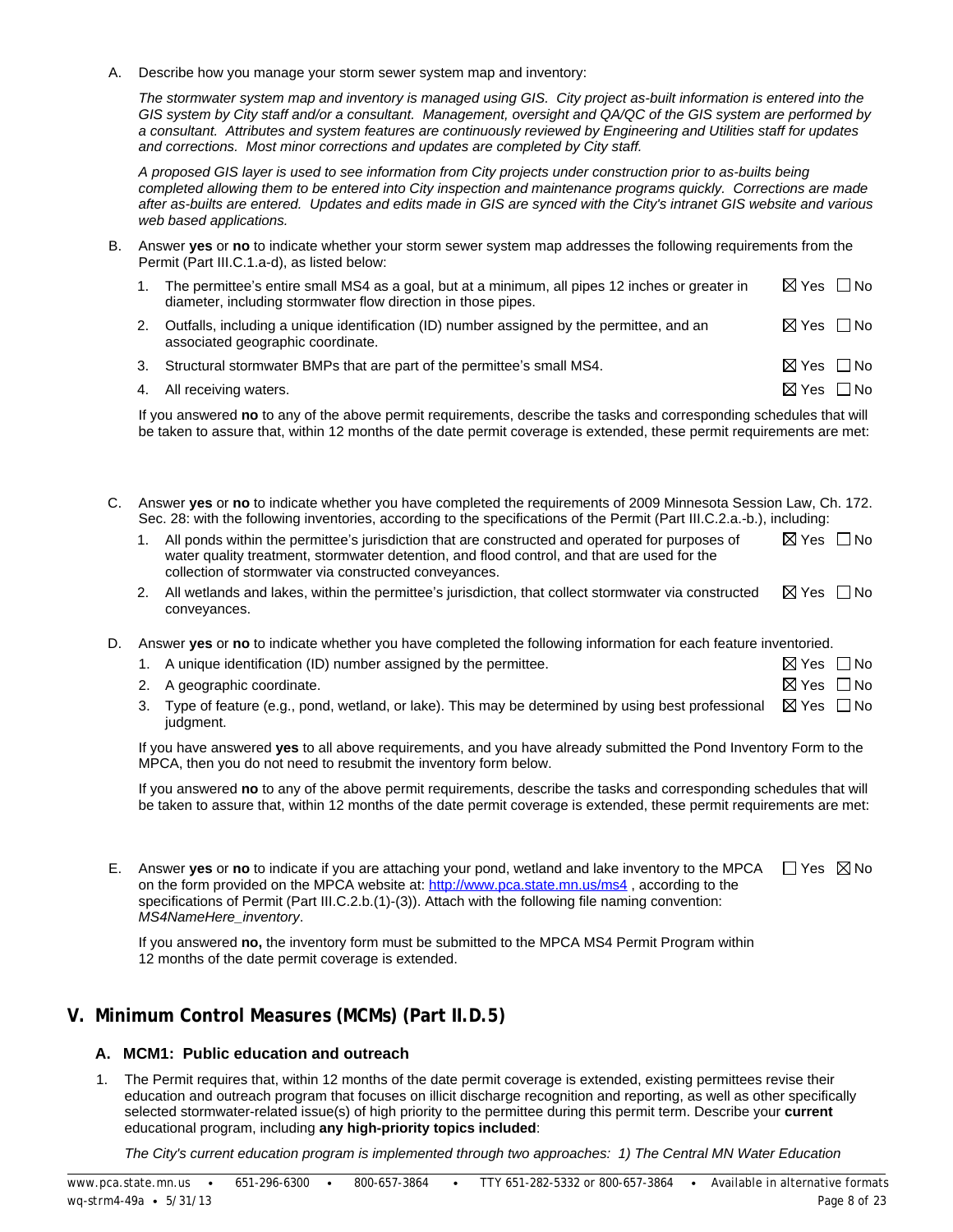*Alliance (CMWEA); and 2) Direct City modes.*

*1) CMWEA, as described in the partnership section, is utilized to meet all or part of the established BMPs shown below. CMWEA is dedicated to developing and implementing educational programs that encourage individuals in Central Minnesota to protect water resources by increasing their knowledge and making simple behavior changes. CMWEA is operated through membership dues, member staff participation, grants, sponsorship and in-kind support. The annual education program has consisted of:*

*-Media ad campaign based on annual top 10 list of high priority water protection topics chosen by the members which includes various print media, radio ads, videos on local cable channels and billboard*

*-High School TV Ad Contest (discontinued after sixth year due to cost/benefit)*

*-Social Media campaign including Facebook and the CMWEA website that displays the top 10 list, blog, member contact information, promotional tools, as well as, education outreach and information with links* 

*-Traveling Education Booth/Library used at several area events, workshops and educational handouts including brochures, native seed packets, member information, etc.* 

*-Rain barrel and compost bin promotion and sales*

*2) Direct City modes of education. In addition to CMWEA, the City of St. Cloud implements an extended education program and intends to implement a similar program which may include the following:*

*-Distribution of material via the City newsletter, cable access and website. (Material generated from CMWEA is often used)*

*-Targeted education needs as identified by City staff not covered through CMWEA*

*-A public opinion survey conducted twice in the first MS4 permit cycle (will be discontinued this permit cycle)*

*-Presentations and tours as requested by local groups and organizations*

*-Participation in local water festivals*

*-Providing education through public involvement opportunities such as a stormdrain marking program, local events and trade show*

*-Illicit discharge reporting education and information*

*-Construction site erosion and sediment control education via the City's website, brochures, handouts and presentations*

*-Post construction stormwater management education via meetings during the plan review and permitting processes*

*-Internal education program conducted for all City staff*

2. List the categories of BMPs that address your public education and outreach program, including the distribution of educational materials and a program implementation plan. Use the first table for categories of BMPs that you have established and the second table for categories of BMPs that you plan to implement over the course of the permit term.

Include the measurable goals with appropriate timeframes that each BMP category will be implemented and completed. In addition, provide interim milestones and the frequency of action in which the permittee will implement and/or maintain the BMPs. Refer to the U.S. Environmental Protection Agency's (EPA) *Measurable Goals Guidance for Phase II Small MS4s* [\(http://www.epa.gov/npdes/pubs/measurablegoals.pdf\)](http://www.epa.gov/npdes/pubs/measurablegoals.pdf).

**If you have more than five categories**, hit the tab key after the last line to generate a new row.

| <b>Established BMP categories</b>                                  | <b>Measurable goals and timeframes</b>                                                                                                                                                                                                                                                                                            |
|--------------------------------------------------------------------|-----------------------------------------------------------------------------------------------------------------------------------------------------------------------------------------------------------------------------------------------------------------------------------------------------------------------------------|
|                                                                    | <b>BMP Description:</b><br>The City will be aware of educational efforts of other groups in<br>the St. Cloud area and participate in coordinated education<br>efforts when appropriate. Initial coordination is completed. This<br>BMP is now implemented through the new CMWEA BMP.                                              |
|                                                                    | <b>Measureable Goals &amp; Timeframes</b><br>Past schedules are complete. Coordination now takes place<br>through CMWEA - see below BMPs to be implemented for new<br>goals and timeframes.                                                                                                                                       |
| Coordination of Education Program                                  | Annually review partnerships/coordination outside of CMWEA.                                                                                                                                                                                                                                                                       |
| Implementation and Evaluation of Education Program                 | <b>BMP Description:</b><br>The City will continue to implement an education program<br>geared to general public awareness and specific needs related<br>to each minimum control measure. Implementation of the City's<br>education program takes place through CMWEA and direct City<br>modes as described in the following BMPs. |
| www.pca.state.mn.us •<br>651-296-6300<br>800-657-3864<br>$\bullet$ | Available in alternative formats<br>TTY 651-282-5332 or 800-657-3864                                                                                                                                                                                                                                                              |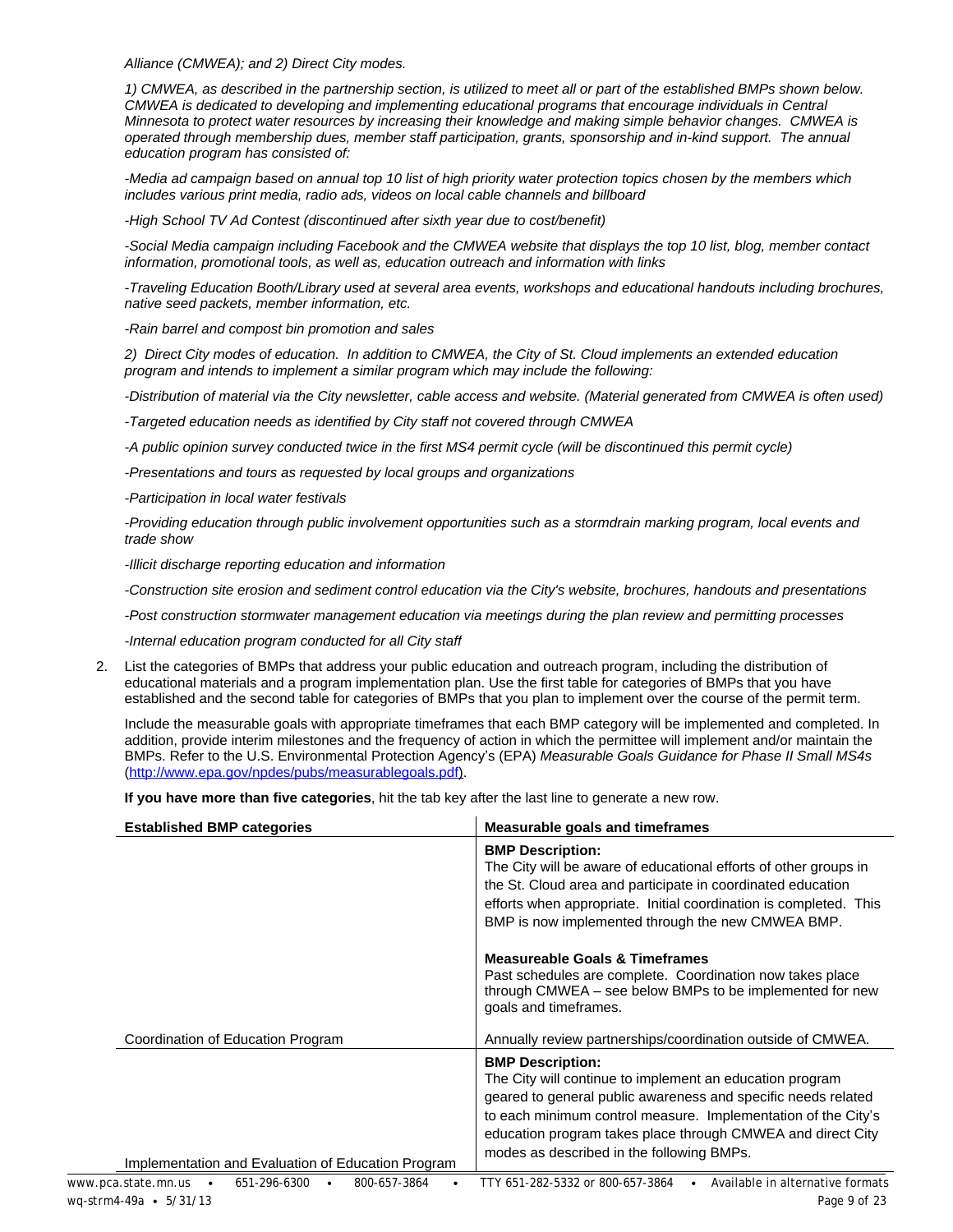|                                                   | During the City's yearly SWPPP review, specific education<br>needs will be identified and reviewed. Target audiences will be<br>discussed.                                                                                                                                                                                                                                                                                            |
|---------------------------------------------------|---------------------------------------------------------------------------------------------------------------------------------------------------------------------------------------------------------------------------------------------------------------------------------------------------------------------------------------------------------------------------------------------------------------------------------------|
|                                                   | <b>Measureable Goals &amp; Timeframes</b><br>Annually review entire education program.                                                                                                                                                                                                                                                                                                                                                |
|                                                   | One education message distributed/used annually for each<br>minimum control measure.                                                                                                                                                                                                                                                                                                                                                  |
|                                                   | <b>BMP Description:</b><br>The City uses multiple methods to distribute educational<br>materials including direct mail, local cable access and the City<br>website. As specific needs are identified, distribution of<br>audience-specific and situation-specific materials will be<br>considered. This BMP will continue in addition to education<br>material distributed through CMWEA.                                             |
|                                                   | <b>Measureable Goals &amp; Timeframes</b><br>Slides will be displayed on local cable access (minimum of ten<br>different slides) and updated annually.                                                                                                                                                                                                                                                                                |
|                                                   | Amount of information available on the City website. Website<br>information will be updated annually.                                                                                                                                                                                                                                                                                                                                 |
|                                                   | Annually, one direct mail education will be sent.                                                                                                                                                                                                                                                                                                                                                                                     |
| <b>Distribute Education Material</b>              | Annually, the program will be evaluated and appropriate<br>revisions made.                                                                                                                                                                                                                                                                                                                                                            |
|                                                   | <b>BMP Description:</b><br>The City used a phased approached in the first permit cycle to<br>educate the public, school age children, homeowners, pet<br>owners and car owners.                                                                                                                                                                                                                                                       |
|                                                   | Completed and will not continue<br>Public opinion survey                                                                                                                                                                                                                                                                                                                                                                              |
|                                                   | To be implemented through CMWEA<br>New target audience identification<br>High priority issues to be emphasized                                                                                                                                                                                                                                                                                                                        |
|                                                   | <b>Measureable Goals &amp; Timeframes</b><br>The below will continue to be implemented under this BMP:                                                                                                                                                                                                                                                                                                                                |
|                                                   | Participate in local waterfestivals annually.                                                                                                                                                                                                                                                                                                                                                                                         |
| <b>Public Education Program</b>                   | Presentations and facility tours provided upon request.                                                                                                                                                                                                                                                                                                                                                                               |
|                                                   | <b>BMP Description:</b><br>Illicit discharge detection and elimination information is available<br>on the City's website, local cable channel 19 and distributed<br>through CMWEA. Specific education is developed as needed.<br>Information regarding reporting IDDE's is available on the City's<br>website. This BMP will continue in addition to education material<br>distributed through CMWEA.                                 |
|                                                   | <b>Measureable Goals &amp; Timeframes</b><br>Annually provide education on the City's website and local cable<br>channel                                                                                                                                                                                                                                                                                                              |
| Illicit Discharge Detection Education Program     | Annually, this program will be reviewed for additional needs and<br>gaps with the CMWEA education program.                                                                                                                                                                                                                                                                                                                            |
|                                                   | <b>BMP Description</b><br>Education related to the City's land disturbance permit and<br>construction stormwater runoff BMPs are on the City's website<br>and available where permits are picked-up. Construction<br>stormwater requirements are presented during the City's<br>excavator training classes. Erosion, sediment control and<br>stormwater BMPs are discussed at public improvement project<br>preconstruction meetings. |
| <b>Construction Site Runoff Education Program</b> | <b>Measureable Goals &amp; Timeframes</b><br>The measurable goals and timeframes of this BMP are updated                                                                                                                                                                                                                                                                                                                              |
|                                                   |                                                                                                                                                                                                                                                                                                                                                                                                                                       |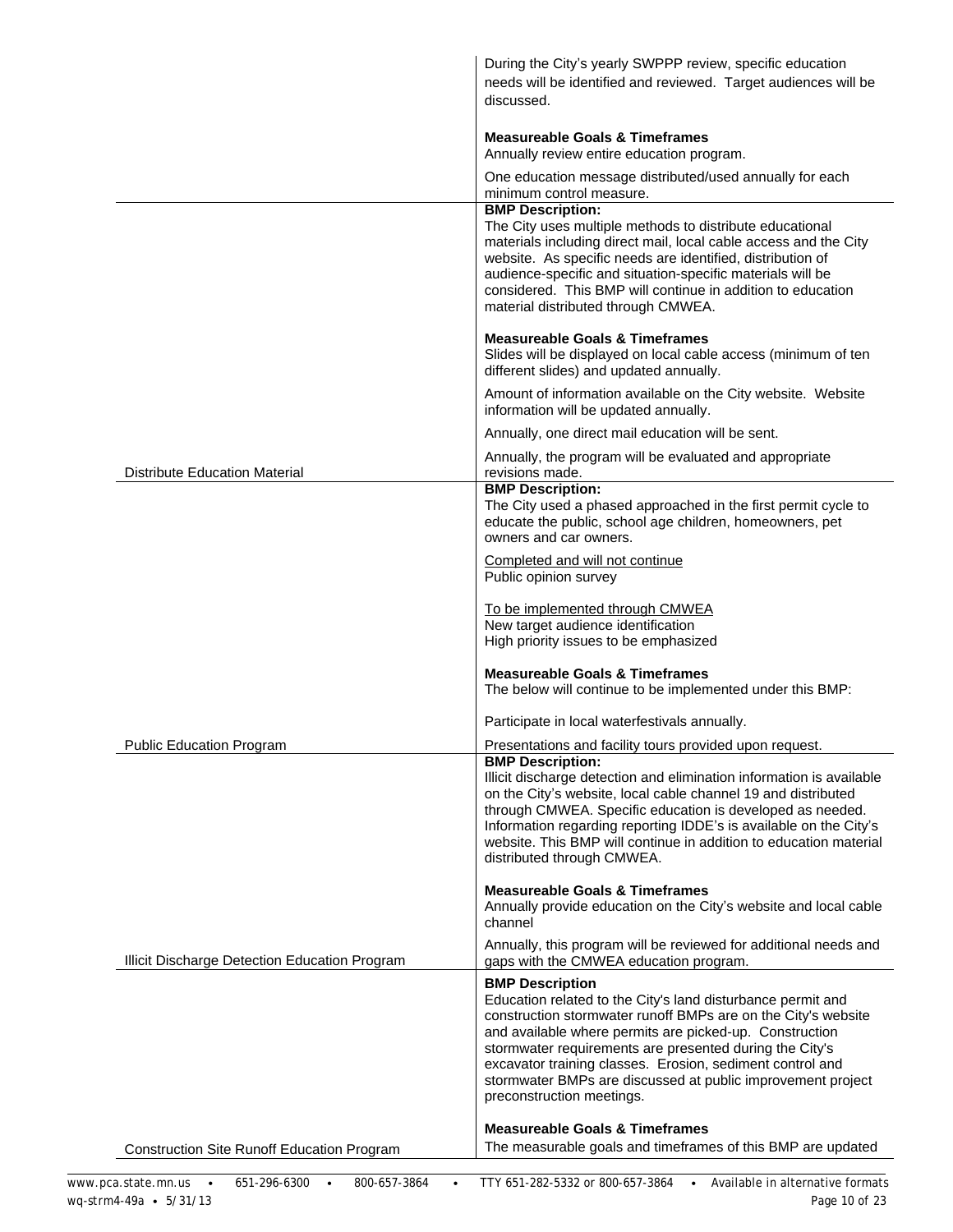|                                                                                                                                                     | for clarity:                                                                                                                                                                                                                                                                                                                                           |
|-----------------------------------------------------------------------------------------------------------------------------------------------------|--------------------------------------------------------------------------------------------------------------------------------------------------------------------------------------------------------------------------------------------------------------------------------------------------------------------------------------------------------|
|                                                                                                                                                     | Discuss erosion, sediment control and stormwater BMPs at all<br>public improvement project preconstruction meetings.                                                                                                                                                                                                                                   |
|                                                                                                                                                     | Stormwater presentations are included at the City's excavator<br>training classes.                                                                                                                                                                                                                                                                     |
|                                                                                                                                                     | Educational handouts regarding the land disturbance permit and<br>erosion/sediment control BMPs available on the City's website<br>and at City Hall.                                                                                                                                                                                                   |
|                                                                                                                                                     | Annually, education material will be reviewed and updated with<br>the most current information.                                                                                                                                                                                                                                                        |
|                                                                                                                                                     | <b>BMP Description</b><br>Education related to the City's post construction design<br>standards and requirements are made available on the City's<br>website, as requested and during plan review meetings. The<br>City uses and refers to the MN Stormwater Manual as the main<br>tool for design guidance and recommendations.                       |
|                                                                                                                                                     | <b>Measureable Goals &amp; Timeframes</b><br>The measurable goals and timeframes of this BMP are updated<br>for clarity:                                                                                                                                                                                                                               |
|                                                                                                                                                     | Provide the City's design review checklist as requested and post<br>on the City's website.                                                                                                                                                                                                                                                             |
|                                                                                                                                                     | City staff responds to 100% of post-construction design<br>questions.                                                                                                                                                                                                                                                                                  |
| Post-Construction Stormwater Management Education<br>Program<br>Pollution Prevention/Good Housekeeping for Municipal<br><b>Operations Education</b> | Building permit applications reviewed for meeting the City's post<br>construction stormwater requirements.<br><b>BMP Description</b><br>Internal education is provided annually. This established BMP<br>was moved to MCM 2 (adopt-a-pond), MCM 3 (Internal IDDE<br>Education), and MCM 6 (internal education). See those BMP<br>sections for details. |
| <b>BMP categories to be implemented</b>                                                                                                             | <b>Measurable goals and timeframes</b>                                                                                                                                                                                                                                                                                                                 |
|                                                                                                                                                     | <b>BMP Description:</b><br>Continued membership in the Central Minnesota Water<br>Education Alliance (CMWEA) and comply with the membership<br>agreement.                                                                                                                                                                                              |
|                                                                                                                                                     | <b>Measureable Goals &amp; Timeframes</b><br>Within 2 months of receiving the annual CMWEA membership<br>agreement, it will be signed and returned to CMWEA.                                                                                                                                                                                           |
|                                                                                                                                                     | Annually renew CMWEA membership and sustain membership<br>requirements.                                                                                                                                                                                                                                                                                |
| Central Minnesota Water Education Alliance (CMWEA)                                                                                                  | Annual participation in CMWEA to ensure it meets the needs of<br>our MS4.                                                                                                                                                                                                                                                                              |
|                                                                                                                                                     | <b>BMP Description:</b><br>Continued membership in the Central Minnesota Water<br>Education Alliance (CMWEA) and support the use of the website                                                                                                                                                                                                        |
|                                                                                                                                                     | <b>Measureable Goals &amp; Timeframes</b><br>Continue to promote and use the CMWEA website as the main<br>education outlet with a goal of reaching 50,000 unique hits.                                                                                                                                                                                 |
|                                                                                                                                                     | CMWEA will add specific illicit discharge recognition and<br>reporting to its website.                                                                                                                                                                                                                                                                 |
| <b>CMWEA: Website</b>                                                                                                                               | Annually, provide the link on the City's local website to<br>CMWEA's website.                                                                                                                                                                                                                                                                          |
| 800-657-3864<br>www.pca.state.mn.us<br>651-296-6300<br>$\bullet$<br>$\bullet$<br>wq-strm4-49a · 5/31/13                                             | TTY 651-282-5332 or 800-657-3864<br>Available in alternative formats<br>$\bullet$<br>Page 11 of 23                                                                                                                                                                                                                                                     |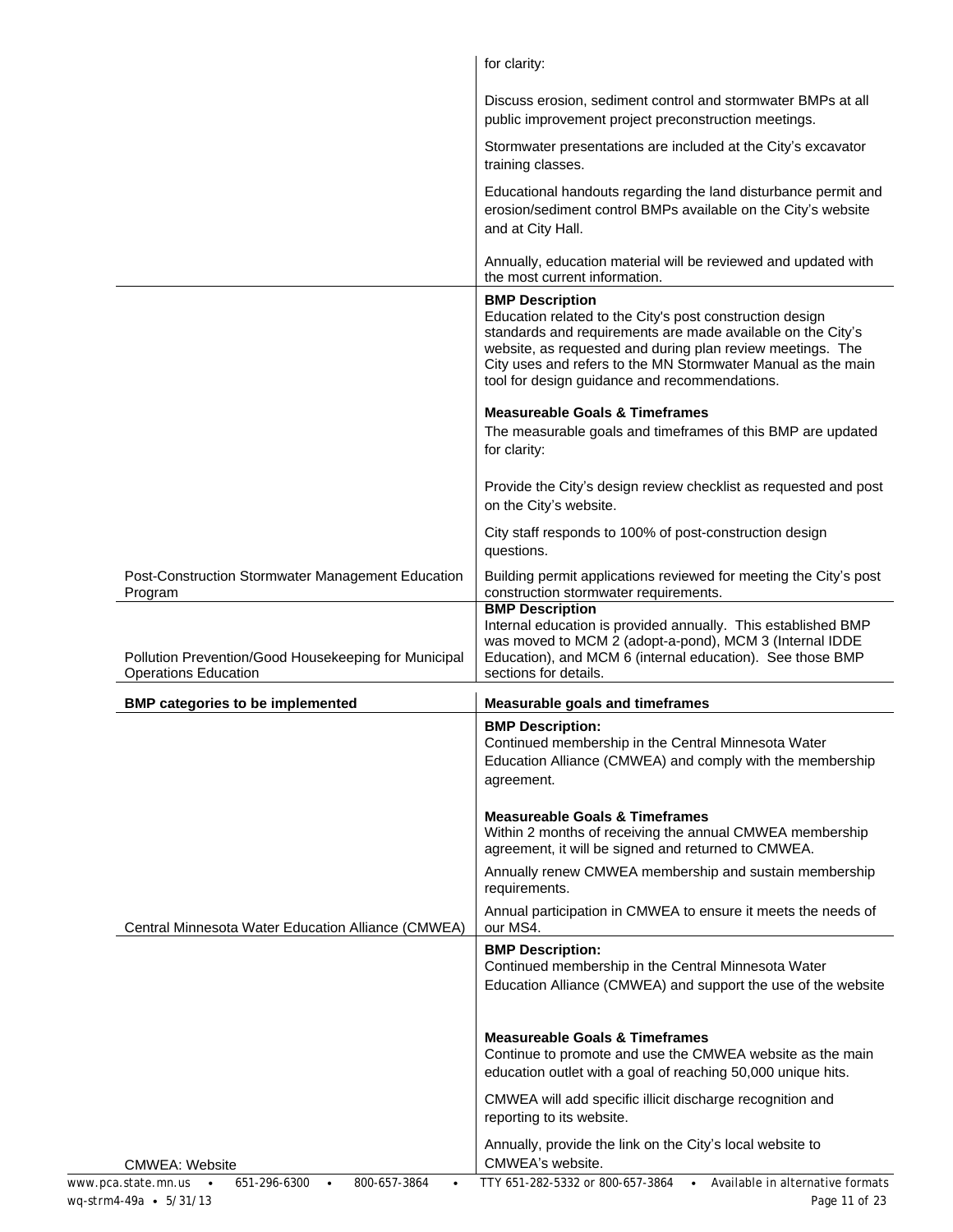|                                          | Within 3 months of all members having an approved SWPPP<br>document, the website will be updated on recognition and<br>reporting of illicit discharges; the City will provide information to<br>CMWEA as requested.<br>Twice a year review and update the website with new, relevant                                                                                                                                                                                            |
|------------------------------------------|---------------------------------------------------------------------------------------------------------------------------------------------------------------------------------------------------------------------------------------------------------------------------------------------------------------------------------------------------------------------------------------------------------------------------------------------------------------------------------|
|                                          | information.                                                                                                                                                                                                                                                                                                                                                                                                                                                                    |
|                                          | <b>BMP Description:</b><br>Included in the membership, CMWEA will implement an<br>education campaign/program annually.                                                                                                                                                                                                                                                                                                                                                          |
|                                          | CMWEA annually reviews program elements to ensure the<br>campaign meets the high priority needs of members and covers<br>new education topics. The campaign is also adjusted to achieve<br>the highest education value by reviewing different marketing<br>strategies and education opportunities to impact intended target<br>audiences. Therefore, CMWEA's education program changes<br>over time.                                                                            |
|                                          | <b>Measureable Goals &amp; Timeframes</b><br>Representation at three area events annually.                                                                                                                                                                                                                                                                                                                                                                                      |
|                                          | CMWEA has a goal of providing education through three<br>different marketing/campaign tactics.                                                                                                                                                                                                                                                                                                                                                                                  |
|                                          | CMWEA provides at least two opportunities for member input on<br>the annual campaign.                                                                                                                                                                                                                                                                                                                                                                                           |
|                                          | Annually, provide input on CMWEA's education campaign to<br>ensure the City's high priority needs are emphasized.                                                                                                                                                                                                                                                                                                                                                               |
| <b>CMWEA: Education Campaign</b>         | Within 6 months of all members having an approved SWPPP<br>document, the current education program elements will be<br>reviewed, updated and modified. This process has started with<br>the reissuance of this permit.                                                                                                                                                                                                                                                          |
|                                          | <b>BMP Description:</b><br>Education will be distributed to property owners within Capital<br>Improvement Project areas where permanent stormwater<br>treatment practices are installed. Pre-construction mailings will<br>contain basic information as appropriate. Post-construction<br>communication will provide more details about function and<br>maintenance. Education material and timing of distribution will<br>be tailored based on the project and BMPs installed. |
|                                          | <b>Measureable Goals &amp; Timeframes</b><br>Annually, review capital improvement project list for education<br>needs and document distributed material.                                                                                                                                                                                                                                                                                                                        |
| <b>Permanent Treatment BMP Education</b> | Annually, supply targeted, specific education to project areas.                                                                                                                                                                                                                                                                                                                                                                                                                 |
|                                          | <b>BMP Description:</b><br>The entire education program will be reviewed for effectiveness,<br>target audiences and needs for the following year(s). Public<br>feedback will be considered during the review.                                                                                                                                                                                                                                                                   |
| <b>Education Program Evaluation</b>      | <b>Measureable Goals &amp; Timeframes</b><br>Annually review the education program and document review<br>outcomes and future needs.                                                                                                                                                                                                                                                                                                                                            |

3. Provide the name or the position title of the individual(s) who is responsible for implementing and/or coordinating this MCM:

*Stormwater Compliance Specialist*

### **B. MCM2: Public participation and involvement**

1. The Permit (Part III.D.2.a.) requires that, within 12 months of the date permit coverage is extended, existing permittees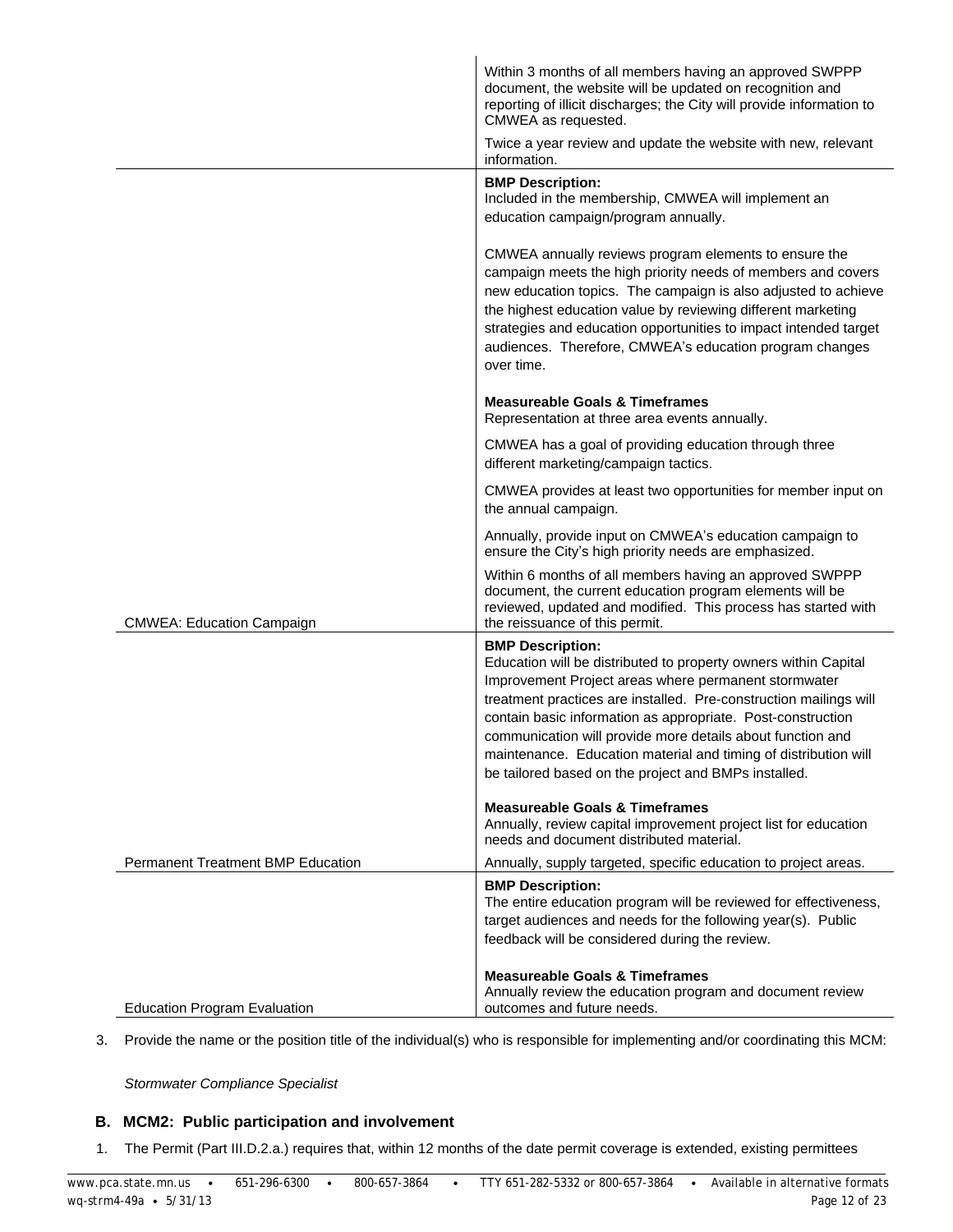shall revise their current program, as necessary, and continue to implement a public participation/involvement program to solicit public input on the SWPPP. Describe your current program:

*The City provides an opportunity for the public to review and comment on the Stormwater Pollution Prevention Program at a Public Meeting annually. This meeting goes through the public notice process.*

2. List the categories of BMPs that address your public participation/involvement program, including solicitation and documentation of public input on the SWPPP. Use the first table for categories of BMPs that you have established and the second table for categories of BMPs that you plan to implement over the course of the permit term.

Include the measurable goals with appropriate timeframes that each BMP category will be implemented and completed. In addition, provide interim milestones and the frequency of action in which the permittee will implement and/or maintain the BMPs. Refer to the EPA's *Measurable Goals Guidance for Phase II Small MS4s* [\(http://www.epa.gov/npdes/pubs/measurablegoals.pdf](http://www.epa.gov/npdes/pubs/measurablegoals.pdf)). **If you have more than five categories**, hit the tab key after the last line to generate a new row.

| <b>BMP Description:</b><br>An annual public meeting is held (generally March or April)<br>allowing members of the public to provide input and comments<br>on the adequacy of the City's SWPPP. The meeting follows the<br>public notice process. Comments and input are documented<br>and considered when reviewing the SWPPP annually.<br><b>Measureable Goals &amp; Timeframes</b><br>Hold one annual public meeting.<br>Goal of at least two attendees.<br>Prior to May each year, a public meeting date will be scheduled<br>and the appropriate public notice process followed.<br>Document the City's response on comments provided.<br>Within one week of receiving comments or input, an appropriate<br><b>Annual Meeting</b><br>response will be sent and/or initiated.<br><b>BMP Description:</b> | <b>Established BMP categories</b> | <b>Measurable goals and timeframes</b>                           |
|-------------------------------------------------------------------------------------------------------------------------------------------------------------------------------------------------------------------------------------------------------------------------------------------------------------------------------------------------------------------------------------------------------------------------------------------------------------------------------------------------------------------------------------------------------------------------------------------------------------------------------------------------------------------------------------------------------------------------------------------------------------------------------------------------------------|-----------------------------------|------------------------------------------------------------------|
|                                                                                                                                                                                                                                                                                                                                                                                                                                                                                                                                                                                                                                                                                                                                                                                                             |                                   |                                                                  |
|                                                                                                                                                                                                                                                                                                                                                                                                                                                                                                                                                                                                                                                                                                                                                                                                             |                                   |                                                                  |
|                                                                                                                                                                                                                                                                                                                                                                                                                                                                                                                                                                                                                                                                                                                                                                                                             |                                   |                                                                  |
|                                                                                                                                                                                                                                                                                                                                                                                                                                                                                                                                                                                                                                                                                                                                                                                                             |                                   |                                                                  |
|                                                                                                                                                                                                                                                                                                                                                                                                                                                                                                                                                                                                                                                                                                                                                                                                             |                                   |                                                                  |
|                                                                                                                                                                                                                                                                                                                                                                                                                                                                                                                                                                                                                                                                                                                                                                                                             |                                   |                                                                  |
| or individuals. Supplies and maps are provided.                                                                                                                                                                                                                                                                                                                                                                                                                                                                                                                                                                                                                                                                                                                                                             |                                   | The City has stormdrain marking kits available for use by groups |
| <b>Measureable Goals &amp; Timeframes</b><br>Fifteen volunteers annually.                                                                                                                                                                                                                                                                                                                                                                                                                                                                                                                                                                                                                                                                                                                                   |                                   |                                                                  |
| Five hundred stormdrains marked annually.                                                                                                                                                                                                                                                                                                                                                                                                                                                                                                                                                                                                                                                                                                                                                                   |                                   |                                                                  |
| Annually keep kits supplied, document success of the program<br>Stormdrain Marking Program<br>and advertise this program on the City's website.                                                                                                                                                                                                                                                                                                                                                                                                                                                                                                                                                                                                                                                             |                                   |                                                                  |
| <b>BMP Description:</b><br>The City has an Adopt-A-Pond program to assist with garbage<br>pick-up at high priority ponds. An additional education<br>component will be added this permit cycle through direct mail to<br>property owners within the watersheds of the adopted ponds.<br>Education will include basic stormwater and trash pick-up<br>information along with recognition of the program's volunteers.                                                                                                                                                                                                                                                                                                                                                                                        |                                   |                                                                  |
| <b>Measureable Goals &amp; Timeframes</b>                                                                                                                                                                                                                                                                                                                                                                                                                                                                                                                                                                                                                                                                                                                                                                   |                                   |                                                                  |
| At least five ponds remain adopted annually.                                                                                                                                                                                                                                                                                                                                                                                                                                                                                                                                                                                                                                                                                                                                                                |                                   |                                                                  |
| One direct mail sent to property owners within drainage areas of<br>adopted ponds.<br>Adopt-A-Pond Program                                                                                                                                                                                                                                                                                                                                                                                                                                                                                                                                                                                                                                                                                                  |                                   |                                                                  |
| <b>BMP categories to be implemented</b><br><b>Measurable goals and timeframes</b>                                                                                                                                                                                                                                                                                                                                                                                                                                                                                                                                                                                                                                                                                                                           |                                   |                                                                  |
| <b>BMP Description:</b><br>Provide an electronic document of the Stormwater Pollution<br>Prevention Program document on the City's website to allow<br>anytime access.                                                                                                                                                                                                                                                                                                                                                                                                                                                                                                                                                                                                                                      |                                   |                                                                  |
| <b>Measureable Goals &amp; Timeframes</b><br>Within one month of receiving permit coverage, the new SWPPP<br>will be uploaded to the City's website.                                                                                                                                                                                                                                                                                                                                                                                                                                                                                                                                                                                                                                                        |                                   |                                                                  |
| Annually, the link will be checked and SWPPP updated if<br>Online Availability of the SWPPP Document                                                                                                                                                                                                                                                                                                                                                                                                                                                                                                                                                                                                                                                                                                        |                                   |                                                                  |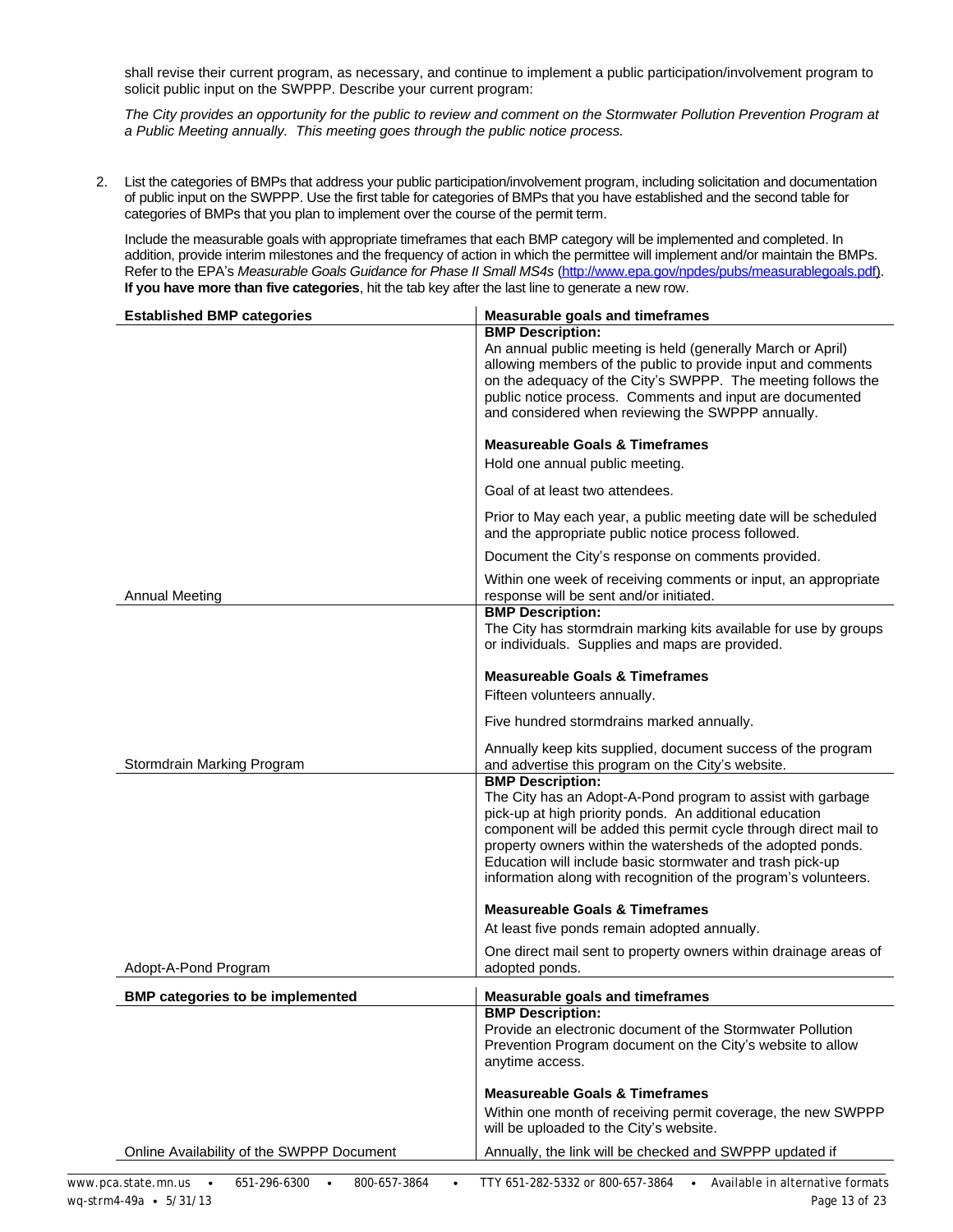3. Do you have a process for receiving and documenting citizen input?  $\boxtimes$  Yes  $\Box$  No

If you answered **no** to the above permit requirement, describe the tasks and corresponding schedules that will be taken to assure that, within 12 months of the date permit coverage is extended, this permit requirement is met:

4. Provide the name or the position title of the individual(s) who is responsible for implementing and/or coordinating this MCM:

*Stormwater Compliance Specialist*

#### **C. MCM 3: Illicit discharge detection and elimination**

1. The Permit (Part III.D.3.) requires that, within 12 months of the date permit coverage is extended, existing permittees revise their current program as necessary, and continue to implement and enforce a program to detect and eliminate illicit discharges into the small MS4. Describe your current program:

*The City has an ordinance that prohibits illicit discharges and connections. The ordinance is reviewed annually for effectiveness and changes needed. Illicit discharge detection is incorporated into inspections of outfalls, ponds, stockpiles and all other stormwater treatment BMPs. Staff also looks for illicit discharges during routine maintenance activities.* 

 *Field staff receives training on procedures to recognize and report illicit discharges for further investigation. Field staff receive additional training and information because of job duties. General awareness education is distributed to the public, target businesses and through the stormdrain marking program.* 

The City has a detailed GIS map of the stormwater system. The map includes the MS4 system including flow direction of *pipe, surface flow, outfalls, stormwater treatment BMPs and receiving waters. The map, desktop assessment and documented history are tools used to create annual prioritized inspections.*

2. Does your Illicit Discharge Detection and Elimination Program meet the following requirements, as found in the Permit (Part III.D.3.c.-g.)?

| a. | Incorporation of illicit discharge detection into all inspection and maintenance activities conducted<br>under the Permit (Part III.D.6.e.-f.) Where feasible, illicit discharge inspections shall be conducted<br>during dry-weather conditions (e.g., periods of 72 or more hours of no precipitation).                                                   | $\boxtimes$ Yes $\Box$ No |          |
|----|-------------------------------------------------------------------------------------------------------------------------------------------------------------------------------------------------------------------------------------------------------------------------------------------------------------------------------------------------------------|---------------------------|----------|
| b. | Detecting and tracking the source of illicit discharges using visual inspections. The permittee may<br>also include use of mobile cameras, collecting and analyzing water samples, and/or other detailed<br>procedures that may be effective investigative tools.                                                                                           | $\boxtimes$ Yes $\Box$ No |          |
| C. | Training of all field staff, in accordance with the requirements of the Permit (Part III.D.6.g.(2)), in<br>illicit discharge recognition (including conditions which could cause illicit discharges), and<br>reporting illicit discharges for further investigation.                                                                                        | ⊠ Yes □ No                |          |
| d. | Identification of priority areas likely to have illicit discharges, including at a minimum, evaluating<br>land use associated with business/industrial activities, areas where illicit discharges have been<br>identified in the past, and areas with storage of large quantities of significant materials that could<br>result in an illicit discharge.    | $\bowtie$ Yes $\Box$ No   |          |
| е. | Procedures for the timely response to known, suspected, and reported illicit discharges.                                                                                                                                                                                                                                                                    |                           | ∐Yes ⊠No |
| f. | Procedures for investigating, locating, and eliminating the source of illicit discharges.                                                                                                                                                                                                                                                                   |                           | ∃Yes ⊠No |
| g. | Procedures for responding to spills, including emergency response procedures to prevent spills from<br>entering the small MS4. The procedures shall also include the immediate notification of the<br>Minnesota Department of Public Safety Duty Officer, if the source of the illicit discharge is a spill or<br>leak as defined in Minn. Stat. § 115.061. | $\Box$ Yes $\boxtimes$ No |          |
| h. | When the source of the illicit discharge is found, the permittee shall use the ERPs required by the<br>Permit (Part III.B.) to eliminate the illicit discharge and require any needed corrective action(s).                                                                                                                                                 |                           | ⊿Yes ⊠No |
|    |                                                                                                                                                                                                                                                                                                                                                             |                           |          |

If you answered **no** to any of the above permit requirements, describe the tasks and corresponding schedules that will be taken to assure that, within 12 months of the date permit coverage is extended, these permit requirements are met:

*C.2.e-g: Procedures are outlined in the illicit discharge section of the ordinance, the IDDE program and on the tracking*  forms used. Within 6 months of the date permit coverage is extended, current City procedures will be reviewed for gaps, *clarity and areas not meeting permit requirements. Within 9 months of the date permit coverage is extended, clear formal procedures will be written meeting the permit requirements of these sections. Within 12 month of the date permit coverage is extended, new procedures will be finalized, distributed to appropriate departments and implemented.*

*C.2.h: Within 12 months of the date permit coverage is extended, all written ERP's required by this permit will be finalized, IDDE included.*

3. List the categories of BMPs that address your illicit discharge, detection and elimination program. Use the first table for categories of BMPs that you have established and the second table for categories of BMPs that you plan to implement over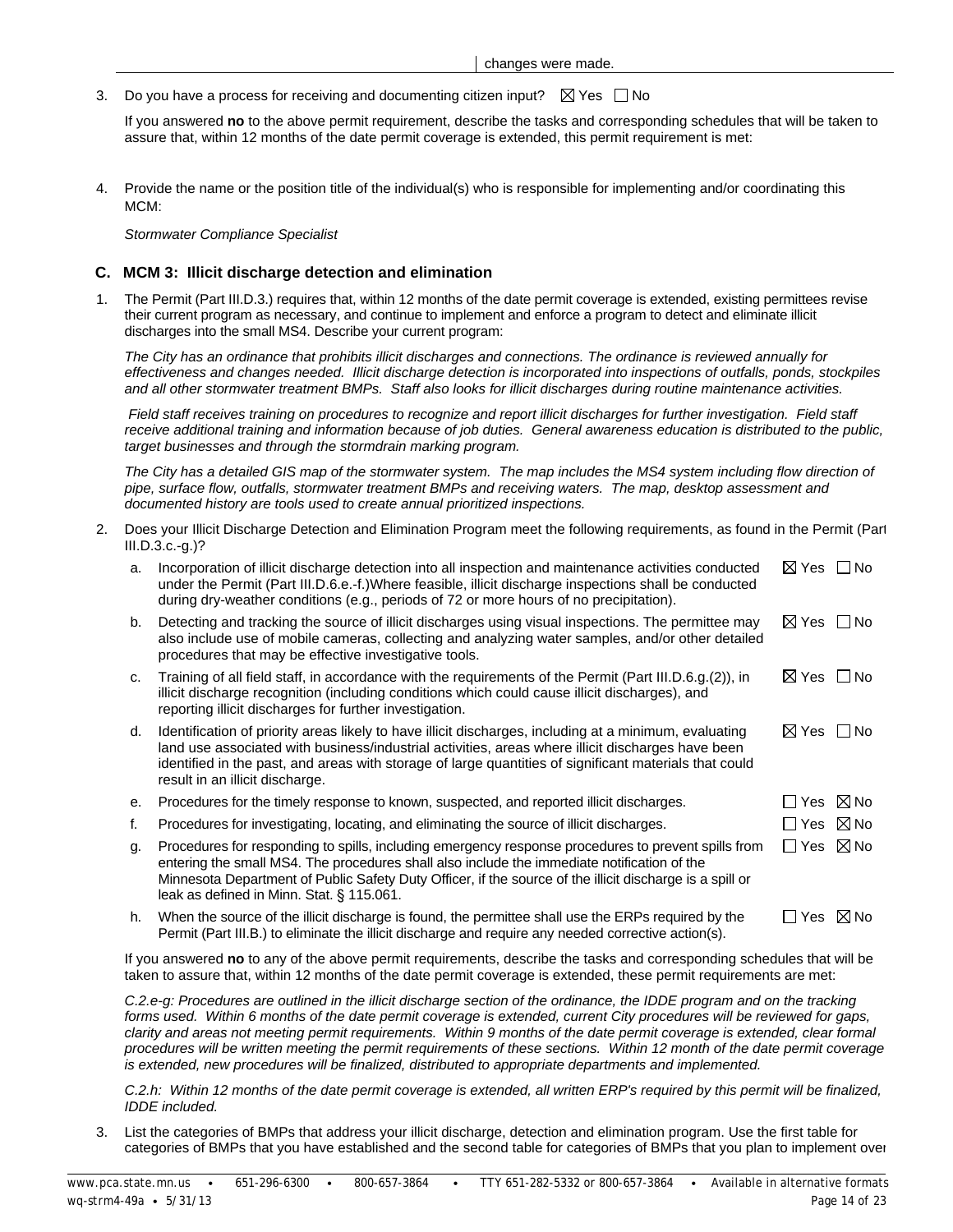the course of the permit term.

Include the measurable goals with appropriate timeframes that each BMP category will be implemented and completed. In addition, provide interim milestones and the frequency of action in which the permittee will implement and/or maintain the BMPs. Refer to the EPA's *Measurable Goals Guidance for Phase II Small MS4s* [\(http://www.epa.gov/npdes/pubs/measurablegoals.pdf\)](http://www.epa.gov/npdes/pubs/measurablegoals.pdf).

**If you have more than five categories**, hit the tab key after the last line to generate a new row.

| <b>Established BMP categories</b>                                | <b>Measurable goals and timeframes</b><br><b>BMP Description</b><br>Regulatory mechanism that effectively prohibits non-stormwater<br>discharges.                                                                                                                                                                                                        |
|------------------------------------------------------------------|----------------------------------------------------------------------------------------------------------------------------------------------------------------------------------------------------------------------------------------------------------------------------------------------------------------------------------------------------------|
| Ordinance                                                        | <b>Measureable Goals &amp; Timeframes</b><br>Annually review and revise to ensure ordinance continues to<br>meet the needs of the City and legal requirements.<br><b>BMP Description</b><br>The detailed GIS map includes the MS4 system including flow<br>direction of pipe, surface flow, outfalls, stormwater treatment<br>BMPs and receiving waters. |
| Stormwater System Map                                            | <b>Measureable Goals &amp; Timeframes</b><br>Annually review and update the map to reflect system changes<br>and correct errors.                                                                                                                                                                                                                         |
|                                                                  | <b>BMP Description</b><br>Staff is trained to look for illicit discharges and connections<br>during routine maintenance, inspections, follow-up inspections<br>on customer calls and other field work. Discoveries are<br>reported to the Stormwater Compliance Specialist and<br>appropriate action follows.                                            |
|                                                                  | <b>Measureable Goals &amp; Timeframes</b><br>Document potential illicit discharges and connections<br>discovered.                                                                                                                                                                                                                                        |
|                                                                  | Illicit discharges and connections discovered receive<br>appropriate follow-up.                                                                                                                                                                                                                                                                          |
| Routine System Inspections                                       | Annual review of effectiveness. New procedures and ERP's<br>created will be integrated into the program after they are<br>finalized.                                                                                                                                                                                                                     |
|                                                                  | <b>BMP Description</b><br>Annually all City employees receive education related to illicit<br>discharge recognition and reporting. Education is tailored to<br>the department's role within the City. Public Works staff<br>receives more detailed education than other staff.                                                                           |
|                                                                  | <b>Measureable Goals &amp; Timeframes</b><br>All field staff receives training.                                                                                                                                                                                                                                                                          |
| Internal IDDE Education                                          | Annual review of effectiveness.                                                                                                                                                                                                                                                                                                                          |
| <b>BMP categories to be implemented</b>                          | <b>Measurable goals and timeframes</b>                                                                                                                                                                                                                                                                                                                   |
|                                                                  | <b>BMP Description</b><br>Procedures and ERP's, including required documentation<br>related to illicit discharge response, investigation, locating,<br>elimination, emergency response and enforcement will be<br>created and implemented.                                                                                                               |
|                                                                  | <b>Measureable Goals &amp; Timeframes</b><br>Formal procedures and ERP's created and implemented.                                                                                                                                                                                                                                                        |
|                                                                  | Within 6 months of the date permit coverage is extended,<br>current City procedures & ERP's will be reviewed.                                                                                                                                                                                                                                            |
| Procedures & ERP's                                               | Within 9 months of the date permit coverage is extended,                                                                                                                                                                                                                                                                                                 |
| 651-296-6300<br>800-657-3864<br>www.pca.state.mn.us<br>$\bullet$ | Available in alternative formats<br>TTY 651-282-5332 or 800-657-3864<br>$\bullet$                                                                                                                                                                                                                                                                        |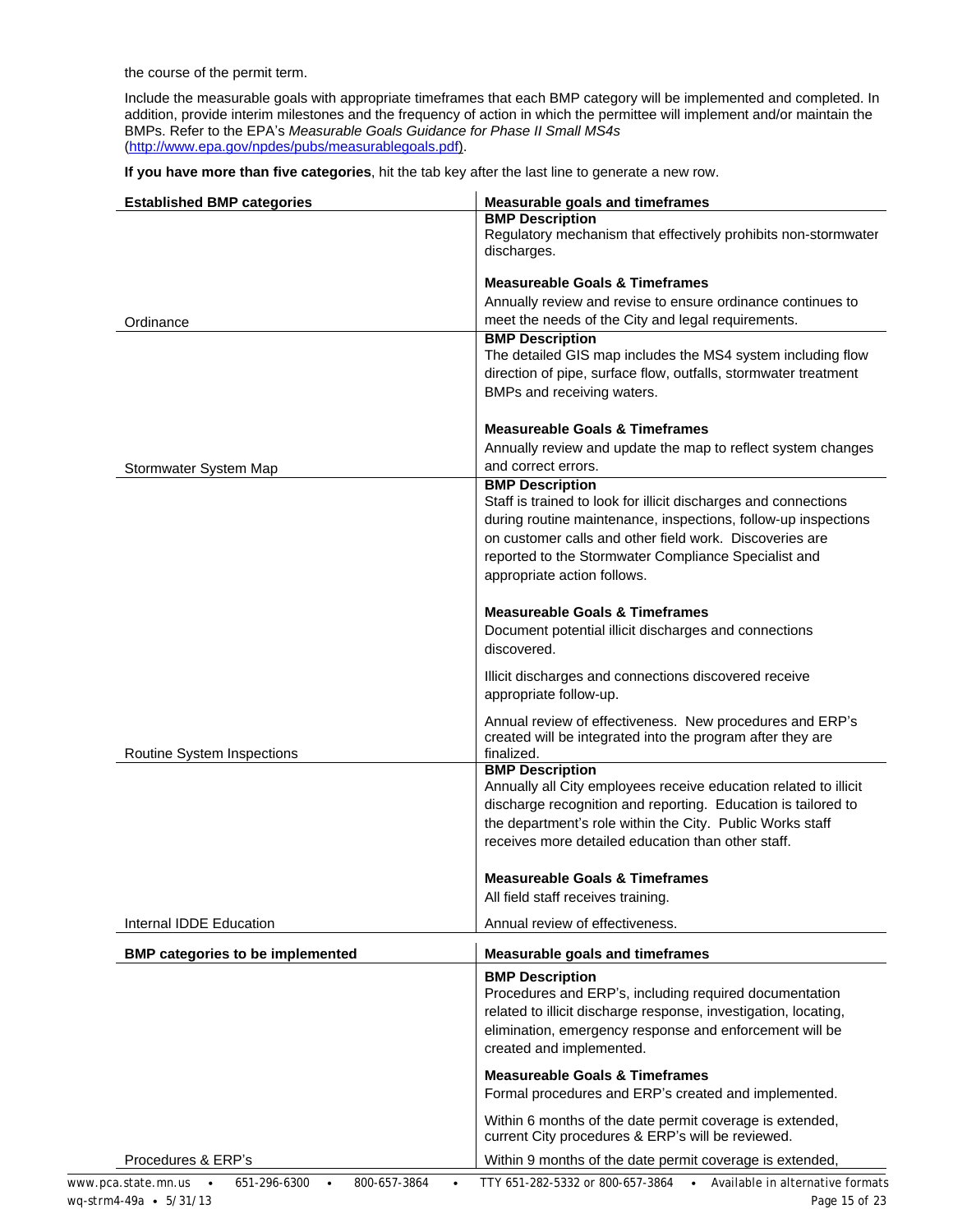| procedures and ERP's will be drafted.                                                                                                                           |
|-----------------------------------------------------------------------------------------------------------------------------------------------------------------|
| Within 12 months of the date permit coverage is extended,<br>procedures and ERP's will be finalized, distributed to<br>appropriate departments and implemented. |

4. Do you have procedures for record-keeping within your Illicit Discharge Detection and Elimination (IDDE) program as specified within the Permit (Part III.D.3.h.)?  $\boxtimes$  Yes  $\Box$  No

If you answered **no**, indicate how you will develop procedures for record-keeping of your Illicit Discharge, Detection and Elimination Program, within 12 months of the date permit coverage is extended:

5. Provide the name or the position title of the individual(s) who is responsible for implementing and/or coordinating this MCM:

*Stormwater Compliance Specialist*

#### **D. MCM 4: Construction site stormwater runoff control**

1. The Permit (Part III.D.4) requires that, within 12 months of the date permit coverage is extended, existing permittees shall revise their current program, as necessary, and continue to implement and enforce a construction site stormwater runoff control program. Describe your current program:

*The City has an ordinance section with requirements related erosion and sediment control and construction site runoff control during land disturbing activities. The ordinance also has an enforcement section. The ordinance is reviewed*  annually for effectiveness and changes needed. The City requires a land disturbance permit for all new single family *home lots and activities that disturb land greater than or equal to 5,000 square feet. All permitted sites are required to submit an erosion and sediment control plan for review before construction begins. A checklist is used when reviewing plans. Non permitted sites are still subject to ordinance requirements but are not required to go through the permit review process.*

*Inspections of active construction sites occur routinely and if complaints are received. Inspection information, notes, violations, follow-up and enforcement is documented electronically in an inspection log. Inspection reports and violation notices are created and sent to permittees following inspections.* 

2. Does your program address the following BMPs for construction stormwater erosion and sediment control as required in the Permit (Part III.D.4.b.):

| a. |    | Have you established written procedures for site plan reviews that you conduct prior to the start of<br>construction activity?                                                                                                                                                       | $\Box$ Yes $\boxtimes$ No |  |
|----|----|--------------------------------------------------------------------------------------------------------------------------------------------------------------------------------------------------------------------------------------------------------------------------------------|---------------------------|--|
| b. |    | Does the site plan review procedure include notification to owners and operators proposing<br>construction activity that they need to apply for and obtain coverage under the MPCA's general<br>permit to Discharge Stormwater Associated with Construction Activity No. MN R100001? | $\boxtimes$ Yes $\Box$ No |  |
| C. |    | Does your program include written procedures for receipt and consideration of reports of<br>noncompliance or other stormwater related information on construction activity submitted by the<br>public to the permittee?                                                              | $\Box$ Yes $\boxtimes$ No |  |
| d. |    | Have you included written procedures for the following aspects of site inspections to determine<br>compliance with your regulatory mechanism(s):                                                                                                                                     |                           |  |
|    | 1) | Does your program include procedures for identifying priority sites for inspection?                                                                                                                                                                                                  | $\Box$ Yes $\boxtimes$ No |  |
|    | 2) | Does your program identify a frequency at which you will conduct construction site<br>inspections?                                                                                                                                                                                   | $\Box$ Yes $\boxtimes$ No |  |
|    | 3) | Does your program identify the names of individual(s) or position titles of those responsible for<br>conducting construction site inspections?                                                                                                                                       | $\Box$ Yes $\boxtimes$ No |  |
|    | 4) | Does your program include a checklist or other written means to document construction site<br>inspections when determining compliance?                                                                                                                                               | $\boxtimes$ Yes $\Box$ No |  |
| е. |    | Does your program document and retain construction project name, location, total acreage to be<br>disturbed, and owner/operator information?                                                                                                                                         | $\boxtimes$ Yes $\Box$ No |  |
| f. |    | Does your program document stormwater-related comments and/or supporting information used to<br>determine project approval or denial?                                                                                                                                                | $\boxtimes$ Yes $\Box$ No |  |
| g. |    | Does your program retain construction site inspection checklists or other written materials used to<br>document site inspections?                                                                                                                                                    | $\boxtimes$ Yes $\Box$ No |  |
|    |    | If you answered no to any of the above permit requirements, describe the tasks and corresponding schedules that will be<br>taken to assure that, within 12 months of the date permit coverage is extended, these permit requirements are met.                                        |                           |  |

*2.a: A checklist is used for site plan review but written procedures for the review process has not been created. Within 6 months of permit coverage being extended, current procedures will be reviewed. Within 9 months of permit coverage*  being extended, draft procedures will be written for internal review. Within 12 months of permit coverage being extended,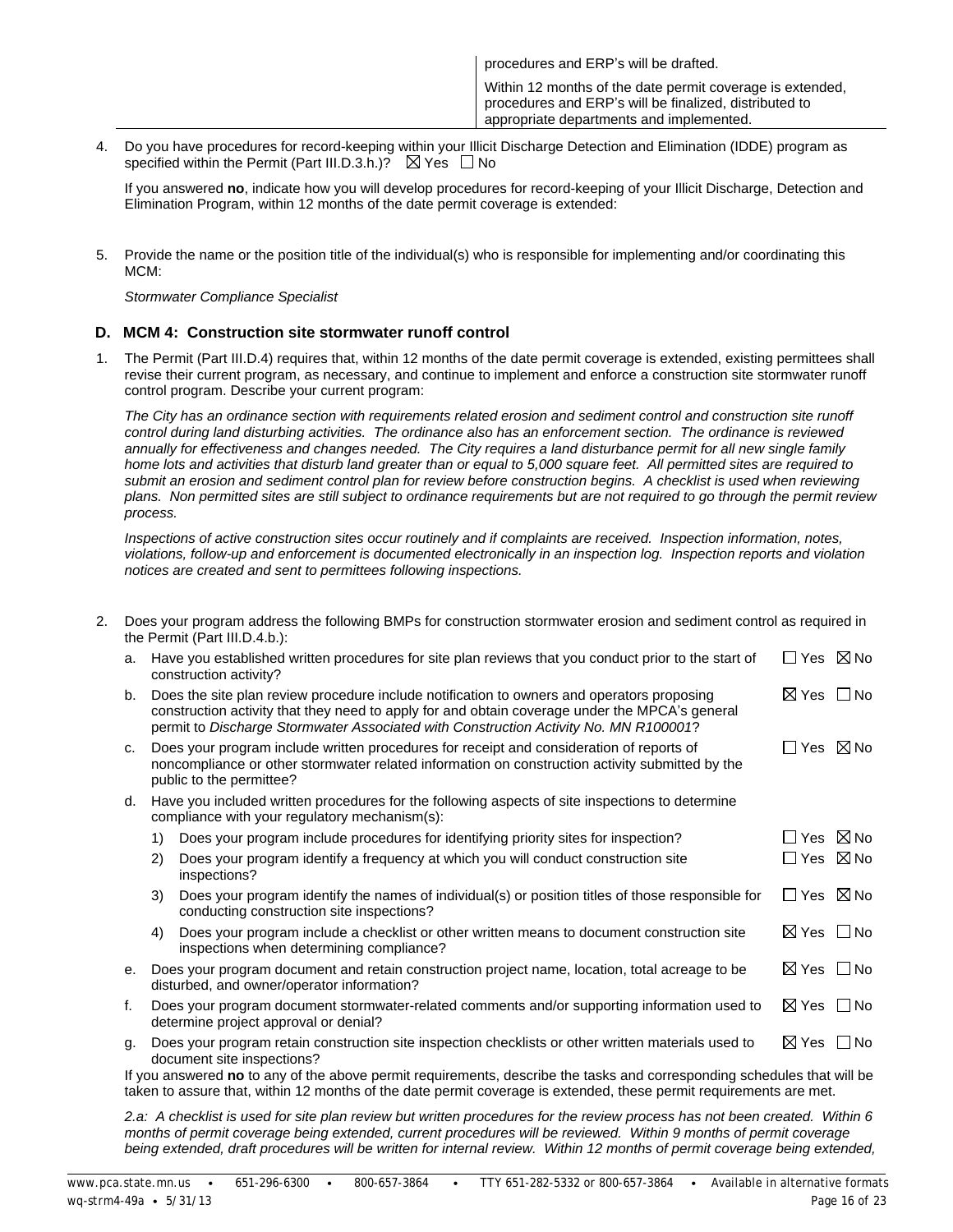*procedures for site plan review will be finalized and implemented. The existing checklist will be integrated into these procedures.* 

*2.c: The City has an internal process and tracking mechanism for receipt and consideration of reports of noncompliance or other information related to construction activity submitted by the public. However, written procedures do not exist. Within 6 months of permit coverage being extended, current procedures will be reviewed. Within 9 months of permit coverage being extended, draft procedures will be written for internal review. Within 12 months of permit coverage being extended, these procedures will be finalized and implemented.*

*2.d.1-3: The City has an internal process for identifying priority sites and frequency for construction site inspections,*  however, written procedures do not exist. Within 6 months of permit coverage being extended, current procedures will *be reviewed. Within 9 months of permit coverage being extended, draft procedures will be written for internal review. Within 12 months of permit coverage being extended, procedures for identifying priority sites and inspection frequency of construction sites, including responsible staff, will be finalized and implemented.* 

3. List the categories of BMPs that address your construction site stormwater runoff control program. Use the first table for categories of BMPs that you have established and the second table for categories of BMPs that you plan to implement over the course of the permit term.

Include the measurable goals with appropriate timeframes that each BMP category will be implemented and completed. In addition, provide interim milestones and the frequency of action in which the permittee will implement and/or maintain the BMPs. Refer to the EPA's *Measurable Goals Guidance for Phase II Small MS4s* [\(http://www.epa.gov/npdes/pubs/measurablegoals.pdf\)](http://www.epa.gov/npdes/pubs/measurablegoals.pdf). **If you have more than five categories**, hit the tab key after the last line to generate a new row.

| <b>Established BMP categories</b> | <b>Measurable goals and timeframes</b>                                                                                                                                                                                                                                                                                                                                                                           |
|-----------------------------------|------------------------------------------------------------------------------------------------------------------------------------------------------------------------------------------------------------------------------------------------------------------------------------------------------------------------------------------------------------------------------------------------------------------|
|                                   | <b>BMP Description</b><br>Regulatory mechanism for erosion, sediment control and<br>pollution prevention during land disturbing activities.                                                                                                                                                                                                                                                                      |
|                                   | <b>Measureable Goals &amp; Timeframes</b>                                                                                                                                                                                                                                                                                                                                                                        |
| Ordinance                         | Review and revise annually to ensure needs of the City and legal<br>requirements are met.                                                                                                                                                                                                                                                                                                                        |
|                                   | <b>BMP Description</b><br>A land disturbance permit is required for all new single family<br>home lots and activities that disturb greater than or equal to<br>5,000 square feet, including MS4 projects. All permitted sites<br>are required to submit an erosion and sediment control plan for<br>review. A checklist is used during the review process. Special<br>conditions are added to permits as needed. |
|                                   | <b>Measureable Goals &amp; Timeframes</b><br>Process all applications within 30 days of receipt.                                                                                                                                                                                                                                                                                                                 |
| Permit System                     | Number of site plans reviewed.                                                                                                                                                                                                                                                                                                                                                                                   |
|                                   | <b>BMP Description</b><br>Inspections are conducted on a routine basis. A log is kept<br>summarizing inspections. Inspection reports and violation<br>letters are sent if necessary. An inspection checklist ensures<br>consistent inspections.                                                                                                                                                                  |
|                                   | <b>Measureable Goals</b>                                                                                                                                                                                                                                                                                                                                                                                         |
|                                   | Two inspections per permitted site.                                                                                                                                                                                                                                                                                                                                                                              |
|                                   | Number of inspections per year.                                                                                                                                                                                                                                                                                                                                                                                  |
| <b>Inspection Program</b>         | Annually review checklist for updates.                                                                                                                                                                                                                                                                                                                                                                           |
|                                   | <b>BMP Description</b><br>An internal process and tracking mechanism is used for receipt<br>and consideration of reports of noncompliance submitted by the<br>public. Appropriate follow-up occurs through inspections and/or<br>direct communication. Standard operating procedures will be<br>created and implemented - see below BMP to be implemented.                                                       |
|                                   | <b>Measureable Goals &amp; Timeframes</b>                                                                                                                                                                                                                                                                                                                                                                        |
| Reports of Noncompliance          | Staff will follow-up on all reports of noncompliance in a timely                                                                                                                                                                                                                                                                                                                                                 |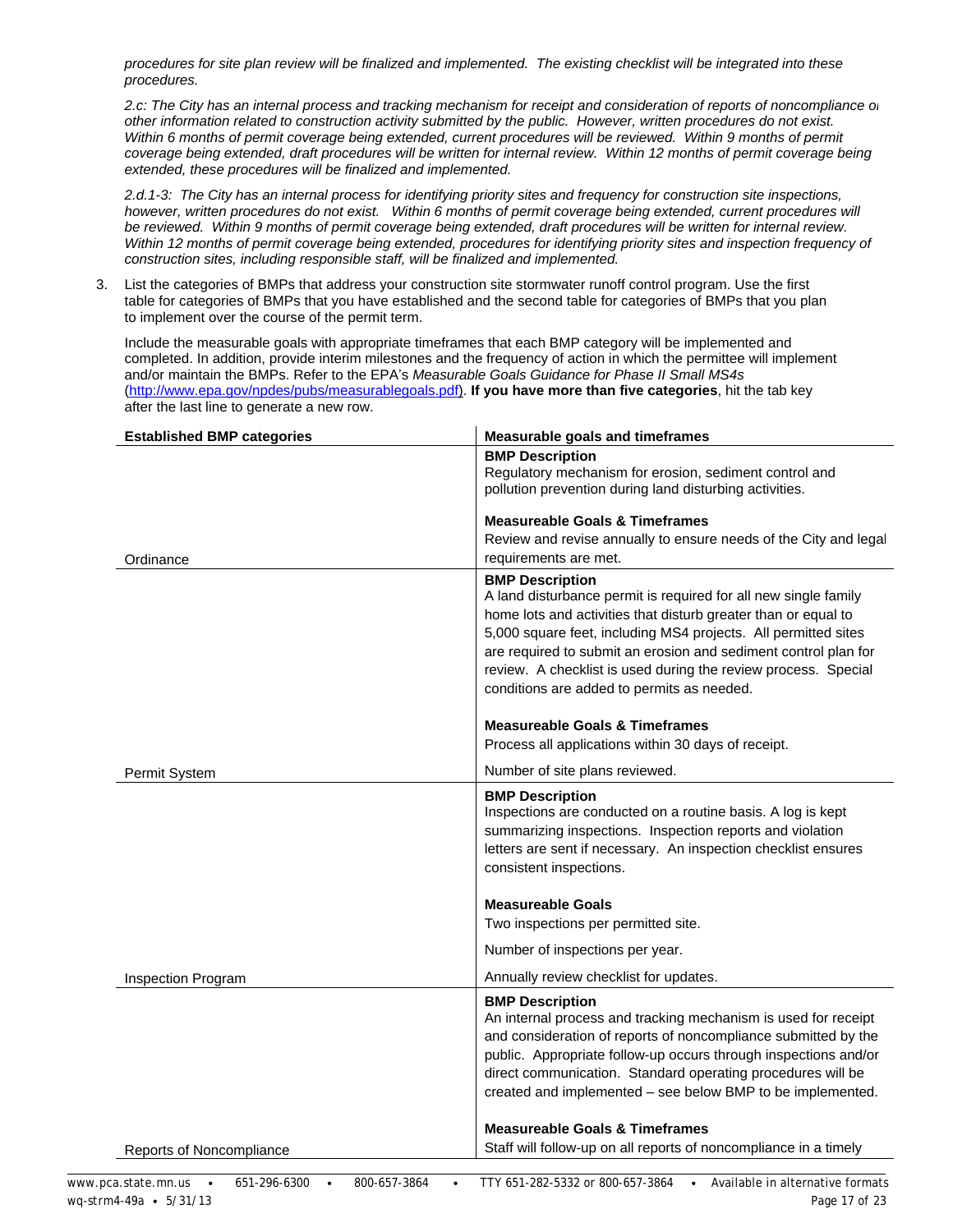|                                         | manner.                                                                                                                                                       |
|-----------------------------------------|---------------------------------------------------------------------------------------------------------------------------------------------------------------|
|                                         | Maintain a log of items submitted by the public.                                                                                                              |
| <b>BMP categories to be implemented</b> | <b>Measurable goals and timeframes</b>                                                                                                                        |
|                                         | <b>BMP Description</b><br>Written procedures will be created for site inspections, site plan<br>review and reports of noncompliance.                          |
|                                         | <b>Measureable Goals &amp; Timeframes</b><br>Within 6 months, current procedures will be reviewed.                                                            |
|                                         | Within 9 months, new procedures will be drafted.                                                                                                              |
|                                         | Within 12 months, new procedures will be finalized and<br>implemented.                                                                                        |
| Develop Program Procedures              | Annually review and update procedures.                                                                                                                        |
|                                         | <b>BMP Description</b><br>ERP's, including required documentation, related to construction<br>site stormwater runoff control will be created and implemented. |
|                                         | <b>Measureable Goals &amp; Timeframes</b>                                                                                                                     |
|                                         | Within 6 months of the date permit coverage is extended, current<br>City procedures & ERP's will be reviewed.                                                 |
|                                         | Within 9 months of the date permit coverage is extended, ERP's<br>will be drafted.                                                                            |
| <b>Emergency Response Procedures</b>    | Within 12 months of the date permit coverage is extended,<br>ERP's will be finalized, distributed to appropriate departments<br>and implemented.              |

4. Provide the name or the position title of the individual(s) who is responsible for implementing and/or coordinating this MCM:

Stormwater Compliance Specialist

#### **E. MCM 5: Post-construction stormwater management**

1. The Permit (Part III.D.5.) requires that, within 12 months of the date permit coverage is extended, existing permittees shall revise their current program, as necessary, and continue to implement and enforce a post-construction stormwater management program. Describe your current program:

*The City has post construction stormwater management requirements in the Land Development Code. Requirements include volume reduction for all new and redevelopment projects, rate control standards, water quality standards and design information. The City's Engineering Department reviews building permit applications to ensure compliance. A detailed checklist is used during review. The City's Planning Department ensures compliance with the City's environmentally sensitive requirements. Permanent treatment BMP design information is stored electronically.*

| 2. Have you established written procedures for site plan reviews that you will conduct prior to the start of | $\Box$ Yes $\ \boxtimes$ No |
|--------------------------------------------------------------------------------------------------------------|-----------------------------|
| construction activity?                                                                                       |                             |

- 3. Answer **yes** or **no** to indicate whether you have the following listed procedures for documentation of post-construction stormwater management according to the specifications of Permit (Part III.D.5.c.):
	- a. Any supporting documentation that you use to determine compliance with the Permit (Part III.D.5.a), Yes No including the project name, location, owner and operator of the construction activity, any checklists used for conducting site plan reviews, and any calculations used to determine compliance?
	- b. All supporting documentation associated with mitigation projects that you authorize?  $\square$  Yes  $\boxtimes$  No c. Payments received and used in accordance with Permit (Part III.D.5.a.(4)(f))?  $\square$  Yes  $\boxtimes$  No
	- d. All legal mechanisms drafted in accordance with the Permit (Part III.D.5.a.(5)), including date(s) of the agreement(s) and names of all responsible parties involved?  $\Box$  Yes  $\boxtimes$  No

If you answered **no** to any of the above permit requirements, describe the steps that will be taken to assure that, within 12 months of the date permit coverage is extended, these permit requirements are met.

*E.2: A checklist is used for site plan review but written procedures for the site plan review process have not been created. Within 6 months of permit coverage being extended, current procedures will be reviewed. Within 9 months of* permit coverage being extended, draft procedures will be written for internal review. Within 12 months of permit *coverage being extended, procedures for site plan reviews will be finalized and implemented.*

*E.3.a: A checklist is used as a guide when documenting supporting information; however, formal procedures have not*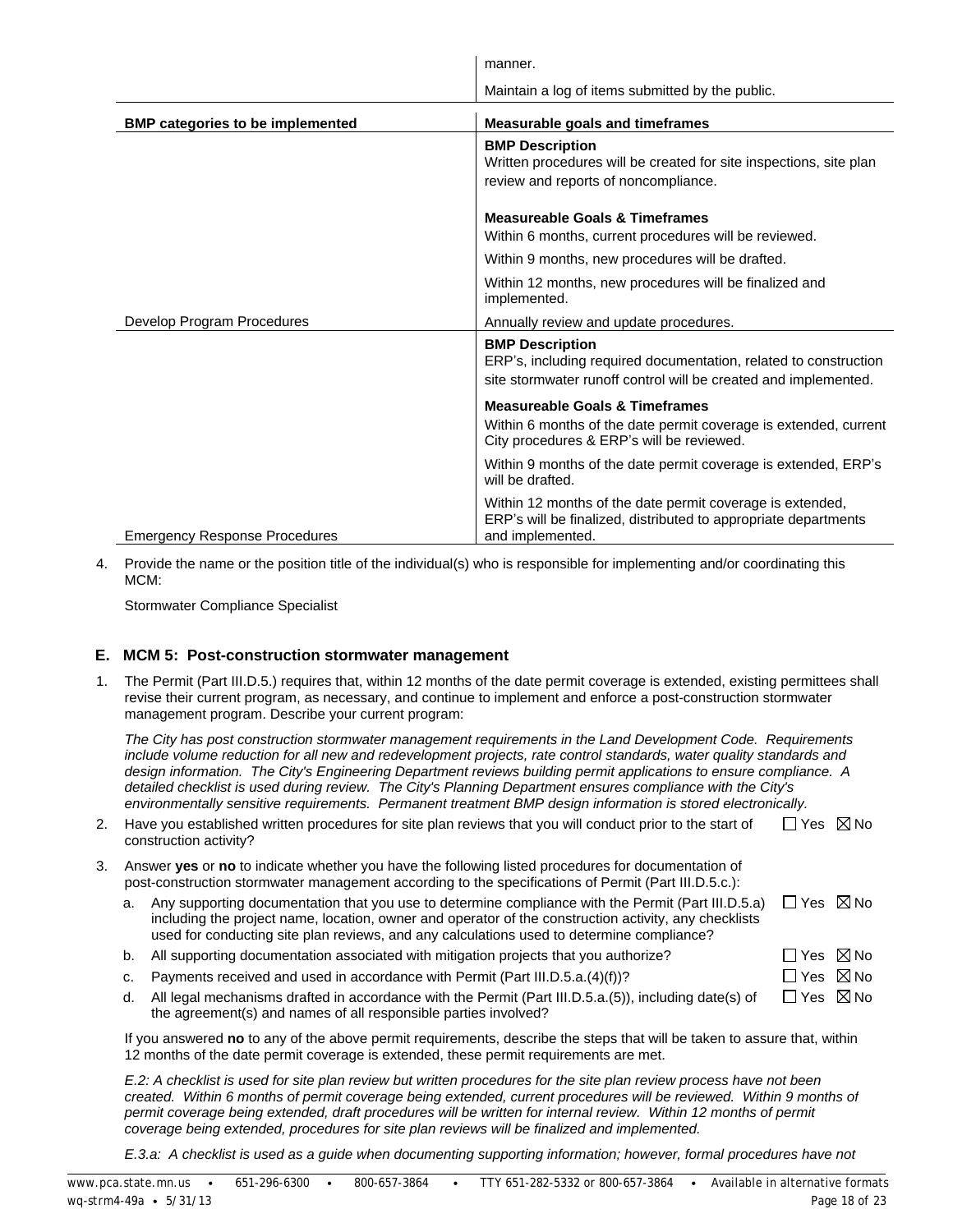*been created. Within 6 months of permit coverage being extended, current procedures will be reviewed. Within 9 months of permit coverage being extended, draft procedures will be written for internal review. Within 12 months of permit coverage being extended, procedures for documenting supporting information related to MCM 5 will be finalized and implemented.*

*E.3.b: City staff will develop procedures for documentation associated with mitigation projects. Procedures will be created after ordinance language related mitigation is drafted. These procedures will be finalized within 12 months of permit coverage being extended.*

*E.3.c: City staff will develop procedures for documentation associated with payments received related to mitigation*  projects. Procedures will be created after ordinance language related to mitigation is drafted. These procedures will *be finalized within 12 months of permit coverage being extended.*

*E.3.d: City staff will develop procedures for documentation associated with legal mechanisms regarding long-term maintenance of structural BMPs implemented through MCM 5 requirements. Procedures will be created after ordinance language related to long-term maintenance is drafted. These procedures will be finalized within 12 months of permit coverage being extended.*

4. List the categories of BMPs that address your post-construction stormwater management program. Use the first table for categories of BMPs that you have established and the second table for categories of BMPs that you plan to implement over the course of the permit term.

Include the measurable goals with appropriate timeframes that each BMP category will be implemented and completed. In addition, provide interim milestones and the frequency of action in which the permittee will implement and/or maintain the BMPs. Refer to the EPA's *Measurable Goals Guidance for Phase II Small MS4s* [\(http://www.epa.gov/npdes/pubs/measurablegoals.pdf\)](http://www.epa.gov/npdes/pubs/measurablegoals.pdf). **If you have more than five categories**, hit the tab key after the last line to generate a new row.

| <b>Established BMP categories</b>                                          | <b>Measurable goals and timeframes</b>                                                                                                                                                                                                             |
|----------------------------------------------------------------------------|----------------------------------------------------------------------------------------------------------------------------------------------------------------------------------------------------------------------------------------------------|
|                                                                            | <b>BMP Description</b><br>Regulatory language exists within the Land Development Code<br>for volume control requirements, rate and water quality control<br>standards.                                                                             |
|                                                                            | <b>Measureable Goals &amp; Timeframes</b>                                                                                                                                                                                                          |
| <b>Regulatory Mechanism</b>                                                | Review and revise annually to ensure needs of the City and<br>legal requirements are met.                                                                                                                                                          |
|                                                                            | <b>BMP Description</b><br>Projects are reviewed by the City's Engineering Department as<br>part of the building permit review process to ensure Land<br>Development Code requirements are met. A review checklist<br>is used when reviewing plans. |
| <b>Plan Review</b>                                                         | <b>Measureable Goals &amp; Timeframes</b><br>Total site plans reviewed annually.                                                                                                                                                                   |
|                                                                            | <b>BMP Description</b><br>City and private projects are encouraged to explore a variety of<br>structural and non-structural BMPs. The City uses the MN<br>Stormwater Manual and the City's checklist for issuing<br>guidance.                      |
|                                                                            | <b>Measureable Goals &amp; Timeframes</b>                                                                                                                                                                                                          |
| Encourage BMP Variety                                                      | Number of specific BMPs implemented.                                                                                                                                                                                                               |
| <b>BMP categories to be implemented</b>                                    | <b>Measurable goals and timeframes</b>                                                                                                                                                                                                             |
|                                                                            | <b>BMP Description</b><br>Revise the Land Development Code/City ordinance to meet<br>permit requirements.                                                                                                                                          |
|                                                                            | <b>Measureable Goals &amp; Timeframes</b><br>Complete within 12 months of permit coverage.                                                                                                                                                         |
| <b>Regulatory Mechanism Update</b>                                         | Review and revise annually as needed.                                                                                                                                                                                                              |
| Site Plan Review Procedures and Documentation                              | <b>BMP Description</b><br>Written procedures will be created for site plan review.<br>Supporting documentation will be stored electronically.<br><b>Measureable Goals &amp; Timeframes</b>                                                         |
| www.pca.state.mn.us $\bullet$<br>651-296-6300<br>800-657-3864<br>$\bullet$ | • Available in alternative formats<br>TTY 651-282-5332 or 800-657-3864                                                                                                                                                                             |
| wq-strm4-49a • 5/31/13                                                     | Page 19 of 23                                                                                                                                                                                                                                      |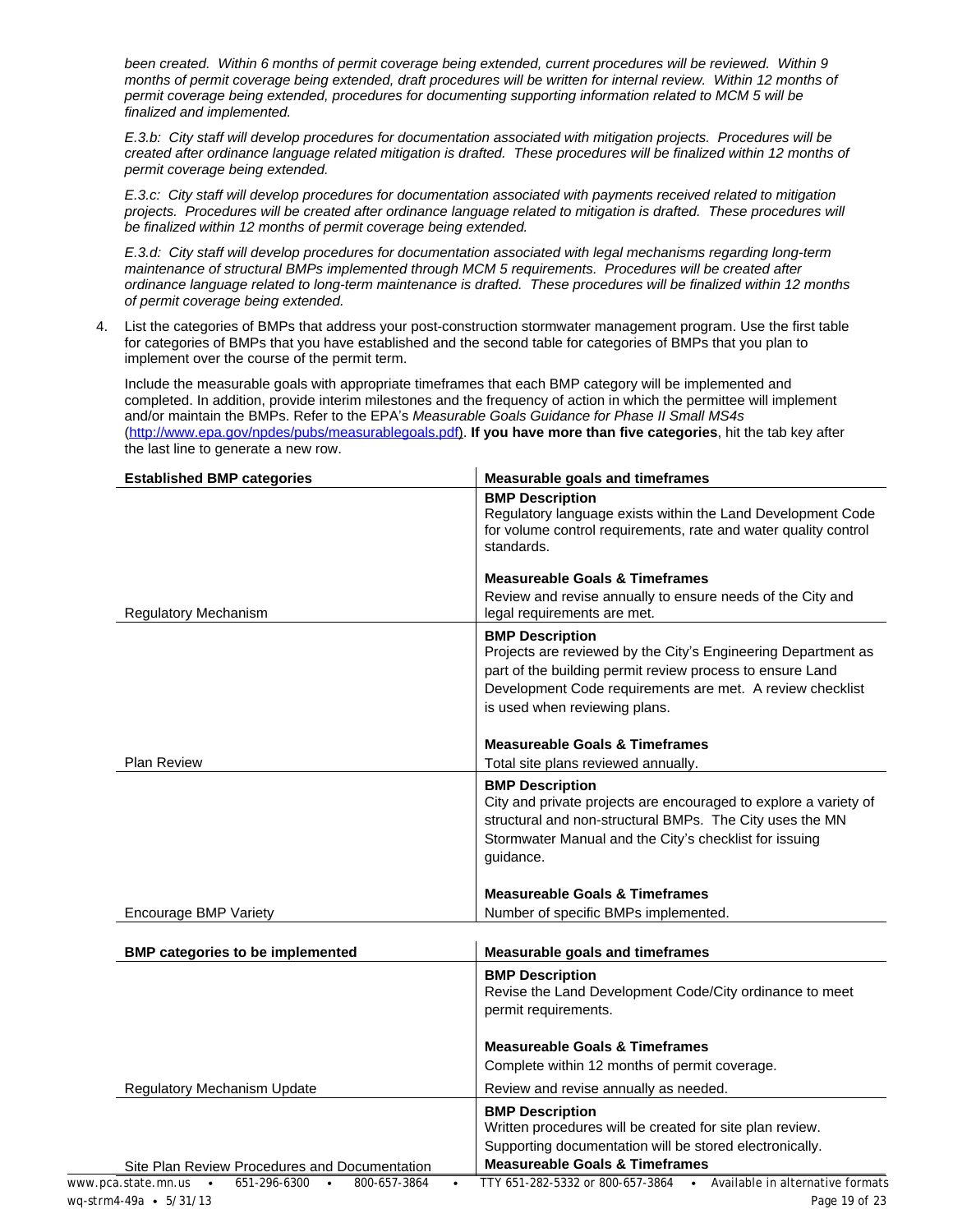|                                           | Within 6 months, current procedures will be reviewed.                                                                                                                                                                                                           |
|-------------------------------------------|-----------------------------------------------------------------------------------------------------------------------------------------------------------------------------------------------------------------------------------------------------------------|
|                                           | Within 9 months, new procedures will be drafted.                                                                                                                                                                                                                |
|                                           | Within 12 months, new procedures will be finalized and<br>implemented.                                                                                                                                                                                          |
|                                           | Annually review and update procedures.                                                                                                                                                                                                                          |
|                                           | <b>BMP Description</b><br>Written procedures will be created for the mitigation process<br>and use of payments received. Supporting documentation,<br>including mitigation project details and tracking of payments<br>received, will be stored electronically. |
|                                           | <b>Measureable Goals &amp; Timeframes</b>                                                                                                                                                                                                                       |
|                                           | Within 6 months, current procedures will be reviewed.                                                                                                                                                                                                           |
|                                           | Within 9 months, new procedures will be drafted.                                                                                                                                                                                                                |
|                                           | Within 12 months, new procedures will be finalized and<br>implemented.                                                                                                                                                                                          |
| Mitigation Procedures and Documentation   | Annually review and update procedures.                                                                                                                                                                                                                          |
|                                           | <b>BMP Description</b><br>City ordinance will be updated to include language related to<br>the establishment of legal mechanism(s) related to long-term<br>maintenance of private BMPs as described in the permit.                                              |
|                                           | Written procedures will be created associated with the<br>implementation and enforcement of the legal mechanism(s).<br>Legal mechanism(s) and supporting documentation will be<br>stored electronically                                                         |
|                                           | <b>Measureable Goals &amp; Timeframes</b><br>Within 6 months, current procedures and the ordinance will be<br>reviewed.                                                                                                                                         |
|                                           | Within 9 months, new procedures and the ordinance update will<br>be drafted.                                                                                                                                                                                    |
| Long-Term Maintenance of Private BMPs and | Within 12 months, new procedures and the updated ordinance<br>will be finalized and implemented.                                                                                                                                                                |
| Documentation                             | Annually review and update the ordinance and procedures.                                                                                                                                                                                                        |

5. Provide the name or the position title of the individual(s) who is responsible for implementing and/or coordinating this MCM:

*Stormwater Compliance Specialist*

#### **F. MCM 6: Pollution prevention/good housekeeping for municipal operations**

1. The Permit (Part III.D.6.) requires that, within 12 months of the date permit coverage is extended, existing permittees shall revise their current program, as necessary, and continue to implement an operations and maintenance program that prevents or reduces the discharge of pollutants from the permittee owned/operated facilities and operations to the small MS4. Describe your current program:

*The City of St. Cloud currently provides annual stormwater training for all employees and specific training for some job duties. Streets and parking lots are swept twice annually, with additional sweeping in priority areas. Inspections are completed annually for all structural pollution control devices, stockpiles, storage and material handling facilities. Additionally, annual inspections are performed for a minimum of 20% of all outfalls, sediment basins and ponds. Repairs are performed for items identified during annual inspections. Inspections and repairs are documented in the GIS and access database systems and records retained. The inspection schedule is evaluated and adjusted annually.*

2. Do you have a facilities inventory as outlined in the Permit (Part III.D.6.a.)?  $\Box$  Yes  $\boxtimes$  No

3. If you answered **no** to the above permit requirement in question 2, describe the tasks and corresponding schedules that will be taken to assure that, within 12 months of the date permit coverage is extended, this permit requirement is met:

*Within 3 months of extension of permit coverage, a survey will be developed and distributed to managers of all city-owned*  facilities to establish the full list of facilities covered under the permit. Within 6 months of extension of permit coverage, the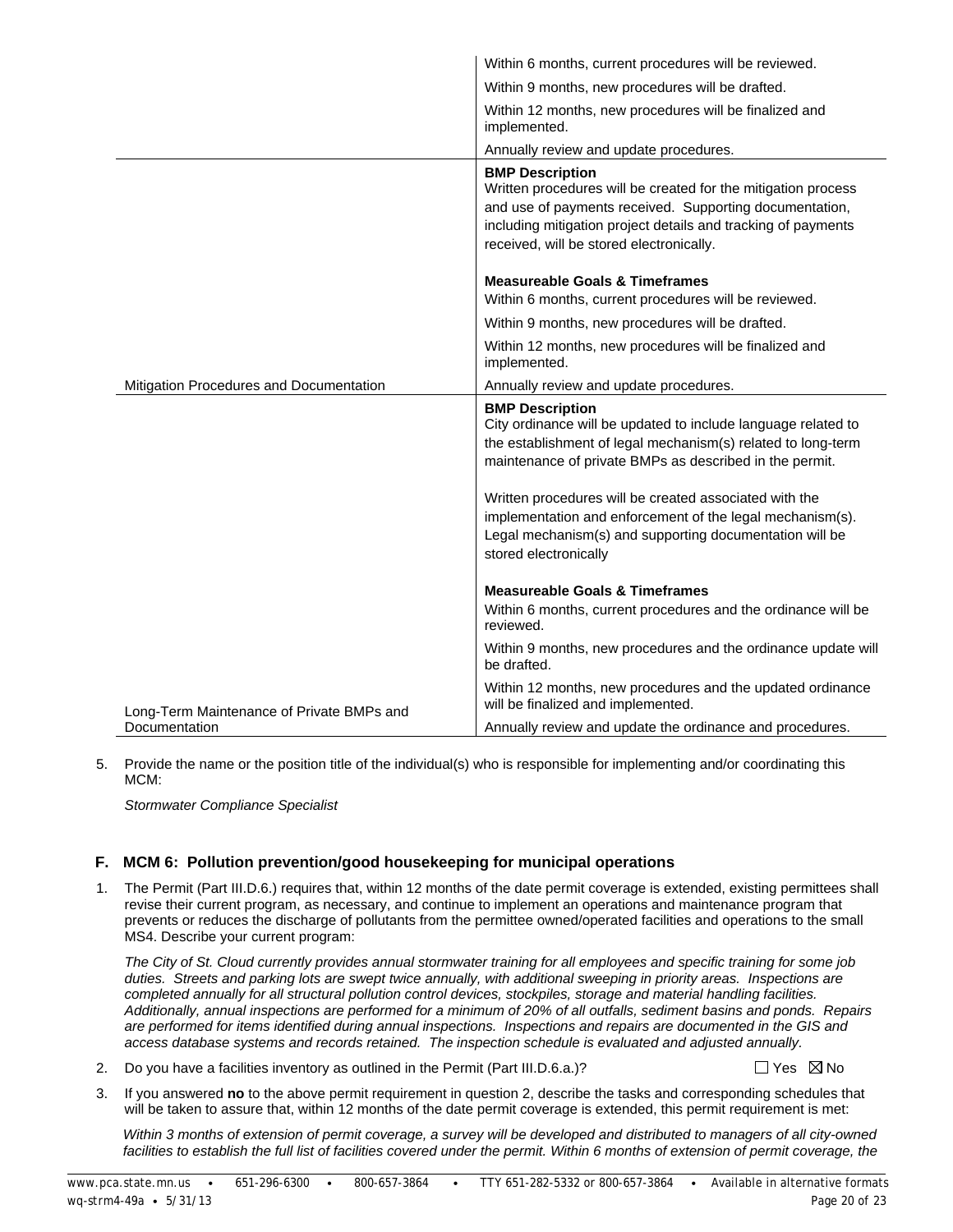results of the survey will be compiled, resulting in the complete facilities inventory. Within 9 months of extension of permit *coverage, the facilities will be mapped to determine receiving water. Within 12 months of extension of permit coverage, the list will be evaluated and prioritized based on sensitivity of receiving water and other relevant considerations. BMPs will be developed and implemented to reduce pollutants in stormwater discharges from inventoried facilities and applicable municipal operations as appropriate.*

4. List the categories of BMPs that address your pollution prevention/good housekeeping for municipal operations program. Use the first table for categories of BMPs that you have established and the second table for categories of BMPs that you plan to implement over the course of the permit term.

Include the measurable goals with appropriate timeframes that each BMP category will be implemented and completed. In addition, provide interim milestones and the frequency of action in which the permittee will implement and/or maintain the BMPs. For an explanation of measurable goals, refer to the EPA's *Measurable Goals Guidance for Phase II Small MS4s* [\(http://www.epa.gov/npdes/pubs/measurablegoals.pdf\)](http://www.epa.gov/npdes/pubs/measurablegoals.pdf).

**If you have more than five categories**, hit the tab key after the last line to generate a new row.

| <b>Established BMP categories</b>       | <b>Measurable goals and timeframes</b>                                                                                                                                                                                                             |
|-----------------------------------------|----------------------------------------------------------------------------------------------------------------------------------------------------------------------------------------------------------------------------------------------------|
|                                         | <b>BMP Description</b><br>Provide annual training for employees specific to job duties.                                                                                                                                                            |
| Internal Training Program               | <b>Measureable Goals &amp; Timeframes</b><br>Annually.                                                                                                                                                                                             |
|                                         | <b>BMP Description</b><br>Sweep city streets and parking lots with increased frequency in<br>priority areas.                                                                                                                                       |
| <b>Street Sweeping</b>                  | <b>Measureable Goals &amp; Timeframes</b><br>Twice annually.                                                                                                                                                                                       |
|                                         | <b>BMP Description</b><br>Inspect structural pollution control devices, stockpiles, storage<br>and materials handling areas, outfalls, sediment basins and<br>ponds. Repair and maintain system in a timely manner based<br>on inspection results. |
|                                         | <b>Measureable Goals &amp; Timeframes</b><br>Inspect all structural pollution control devices, stockpiles,<br>storage and materials handling areas annually.                                                                                       |
|                                         | Inspect at least 20% of outfalls, sediment basins and ponds<br>annually.                                                                                                                                                                           |
|                                         | Repair or maintain items identified in inspections in order of<br>priority within one year of discovery; if not feasible within one<br>year, document reason and establish appropriate schedule.                                                   |
| Inspections, Maintenance and Repairs    | Report and record inspection and repair records, and<br>appropriately adjust inspection frequency annually.                                                                                                                                        |
| <b>BMP categories to be implemented</b> | <b>Measurable goals and timeframes</b>                                                                                                                                                                                                             |
|                                         | <b>BMP Description</b><br>Develop and maintain an inventory of City-owned and operated<br>facilities that have stormwater discharges.                                                                                                              |
|                                         | <b>Measureable Goals &amp; Timeframes</b>                                                                                                                                                                                                          |
|                                         |                                                                                                                                                                                                                                                    |
|                                         |                                                                                                                                                                                                                                                    |
|                                         |                                                                                                                                                                                                                                                    |
|                                         |                                                                                                                                                                                                                                                    |
| <b>Facility Inventory</b>               |                                                                                                                                                                                                                                                    |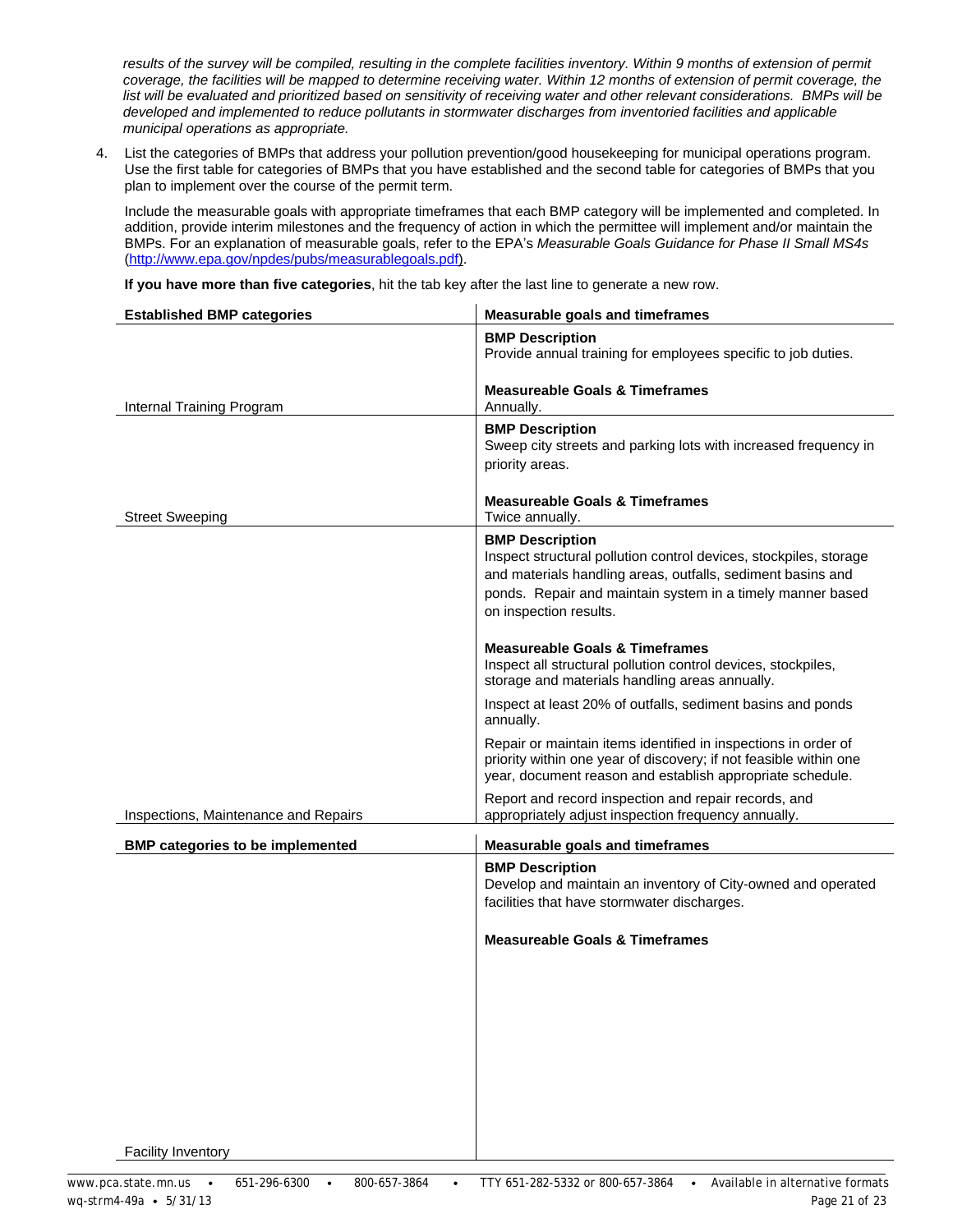|                                                                                                                                                                                                                                                                        | Within 3 months of extension of permit coverage, a survey will<br>be developed and distributed to managers of all city-owned<br>facilities to establish the full list of facilities covered under the<br>permit.                                                                                                                                                                 |  |  |
|------------------------------------------------------------------------------------------------------------------------------------------------------------------------------------------------------------------------------------------------------------------------|----------------------------------------------------------------------------------------------------------------------------------------------------------------------------------------------------------------------------------------------------------------------------------------------------------------------------------------------------------------------------------|--|--|
|                                                                                                                                                                                                                                                                        | Within 6 months of extension of permit coverage, the results of<br>the survey will be compiled, resulting in the complete facilities<br>inventory.                                                                                                                                                                                                                               |  |  |
|                                                                                                                                                                                                                                                                        | Within 9 months of extension of permit coverage, the facilities will<br>be mapped to determine receiving waters.<br>Within 12 months of extension of permit coverage, the list will be<br>evaluated and prioritized based on sensitivity of receiving waters<br>and other relevant considerations.<br>Evaluate inventory and applicable BMP's annually.                          |  |  |
|                                                                                                                                                                                                                                                                        | <b>BMP Description</b><br>Develop procedures and schedule for determining TSS and TP<br>treatment effectiveness of all City-owned/operated ponds<br>constructed which are used for collection and treatment of<br>stormwater.                                                                                                                                                    |  |  |
|                                                                                                                                                                                                                                                                        | <b>Measureable Goals &amp; Timeframes</b><br>By the end of year two, procedures for determining TSS and TP<br>treatment effectiveness will be developed.                                                                                                                                                                                                                         |  |  |
|                                                                                                                                                                                                                                                                        | In year three, prioritize and develop schedule to assess ponds,<br>and determine budget requirements.                                                                                                                                                                                                                                                                            |  |  |
|                                                                                                                                                                                                                                                                        | In year four, assess at least five ponds and adjust procedures<br>appropriately.                                                                                                                                                                                                                                                                                                 |  |  |
| Pond Assessment Procedures and Schedule                                                                                                                                                                                                                                | In year five, implement schedule with a goal of assessing 20% of<br>the ponds.                                                                                                                                                                                                                                                                                                   |  |  |
|                                                                                                                                                                                                                                                                        | <b>BMP Description</b><br>Conduct inspections of stockpiles, and storage and materials<br>handling facilities to determine maintenance needs and proper<br>function of BMPs.                                                                                                                                                                                                     |  |  |
| Inspection of Stockpiles, Storage and Material<br><b>Handling Facilities</b>                                                                                                                                                                                           | <b>Measureable Goals &amp; Timeframes</b><br>Quarterly, perform inspections of stockpiles and<br>storage/materials handling facilities.                                                                                                                                                                                                                                          |  |  |
|                                                                                                                                                                                                                                                                        | <b>BMP Description</b><br>Document the details of inspections, adjustments to inspection<br>frequency, description of maintenance, including dates, pond<br>sediment excavation (including Pond ID, volume of sediment<br>removed, results of sediment testing, location of final sediment<br>disposal), and employee training events including topics,<br>attendees, and dates. |  |  |
| Documentation                                                                                                                                                                                                                                                          | <b>Measureable Goals &amp; Timeframes</b><br>Annually, confirm that each item listed above is documented and<br>filed appropriately.                                                                                                                                                                                                                                             |  |  |
| Does discharge from your MS4 affect a Source Water Protection Area (Permit Part III.D.6.c.)?<br>5.                                                                                                                                                                     | $\boxtimes$ Yes $\Box$ No                                                                                                                                                                                                                                                                                                                                                        |  |  |
| If no, continue to 6.<br>а.                                                                                                                                                                                                                                            |                                                                                                                                                                                                                                                                                                                                                                                  |  |  |
| b.<br>If yes, the Minnesota Department of Health (MDH) is in the process of mapping the<br>following items. Maps are available at<br>http://www.health.state.mn.us/divs/eh/water/swp/maps/index.htm. Is a map including the<br>following items available for your MS4: |                                                                                                                                                                                                                                                                                                                                                                                  |  |  |
| Wells and source waters for drinking water supply management areas identified as<br>1)<br>vulnerable under Minn. R. 4720.5205, 4720.5210, and 4720.5330?                                                                                                               | $\boxtimes$ Yes $\Box$ No                                                                                                                                                                                                                                                                                                                                                        |  |  |

- 2) Source water protection areas for surface intakes identified in the source water assessments conducted by or for the Minnesota Department of Health under the federal Safe Drinking Water Act, U.S.C. §§ 300j *–* 13?  $\boxtimes$  Yes  $\Box$  No
- C. Have you developed and implemented BMPs to protect any of the above drinking water  $\boxtimes$  Yes  $\Box$  No